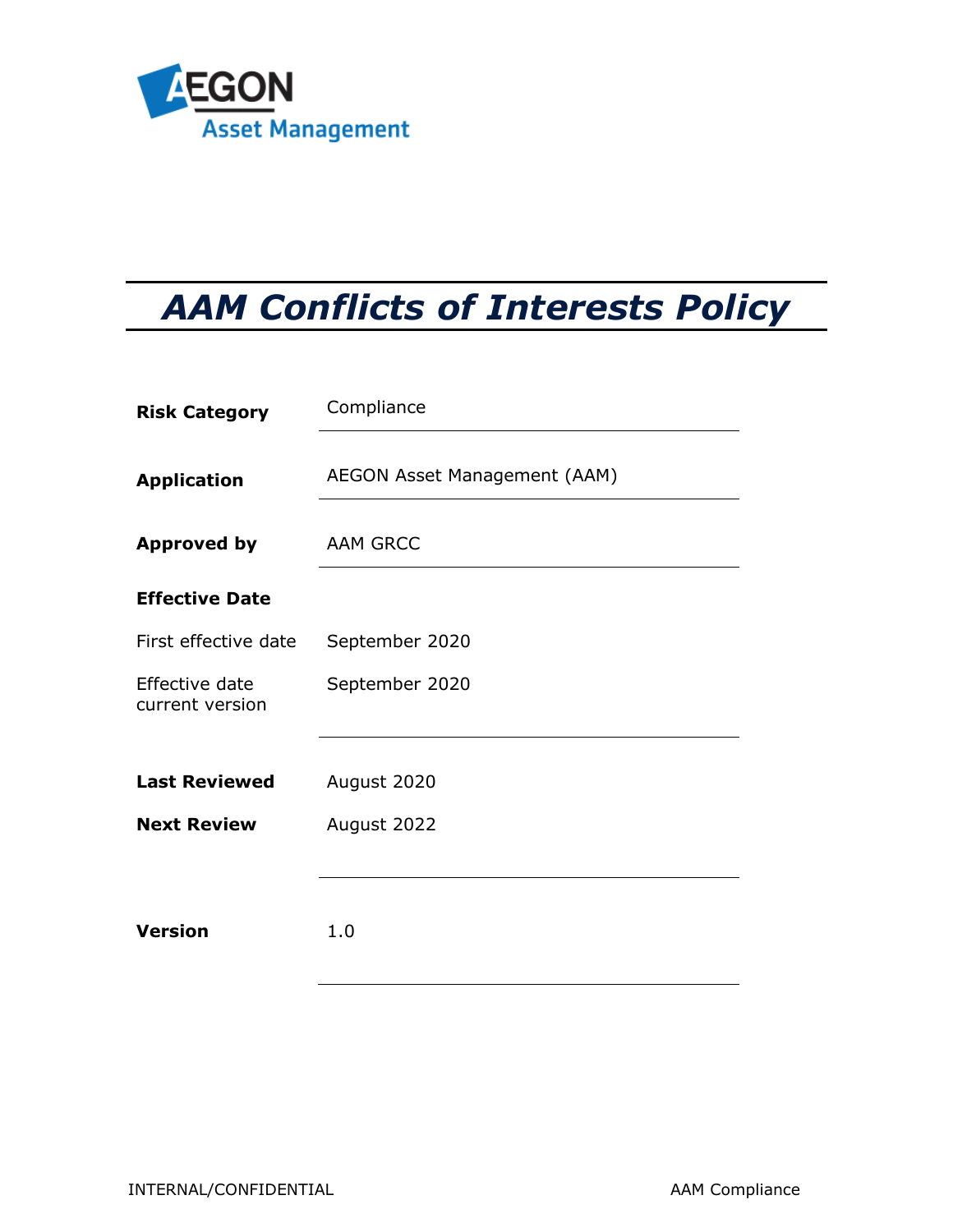### V**ersion Management**

| Version | Date              | Author/<br>Changed by | Summary of Change                                                                                                                                       |
|---------|-------------------|-----------------------|---------------------------------------------------------------------------------------------------------------------------------------------------------|
| 1.0     | September<br>2020 | Nikki Redmond         | Revised policy to provide<br>more global standards and<br>less US specific, thereby creating<br>an AAM Global policy. Added<br>policy key requirements. |

### **Applicable Laws and Regulation / Compliance objectives**

There are various local regulatory requirements all of which generally recognize the potential Conflicts of Interest associated with gifts and entertainment, Anti Bribery and Corruption and outside business activities. Please refer to Appendix A, Conflict of Interest Guidance Document for a listing of local Laws and Regulations.

#### **Review Trigger Events**

| Regulatory Requirements or Changes |
|------------------------------------|
| <b>Biennial Policy Reviews</b>     |
| <b>Group Policy Changes</b>        |
|                                    |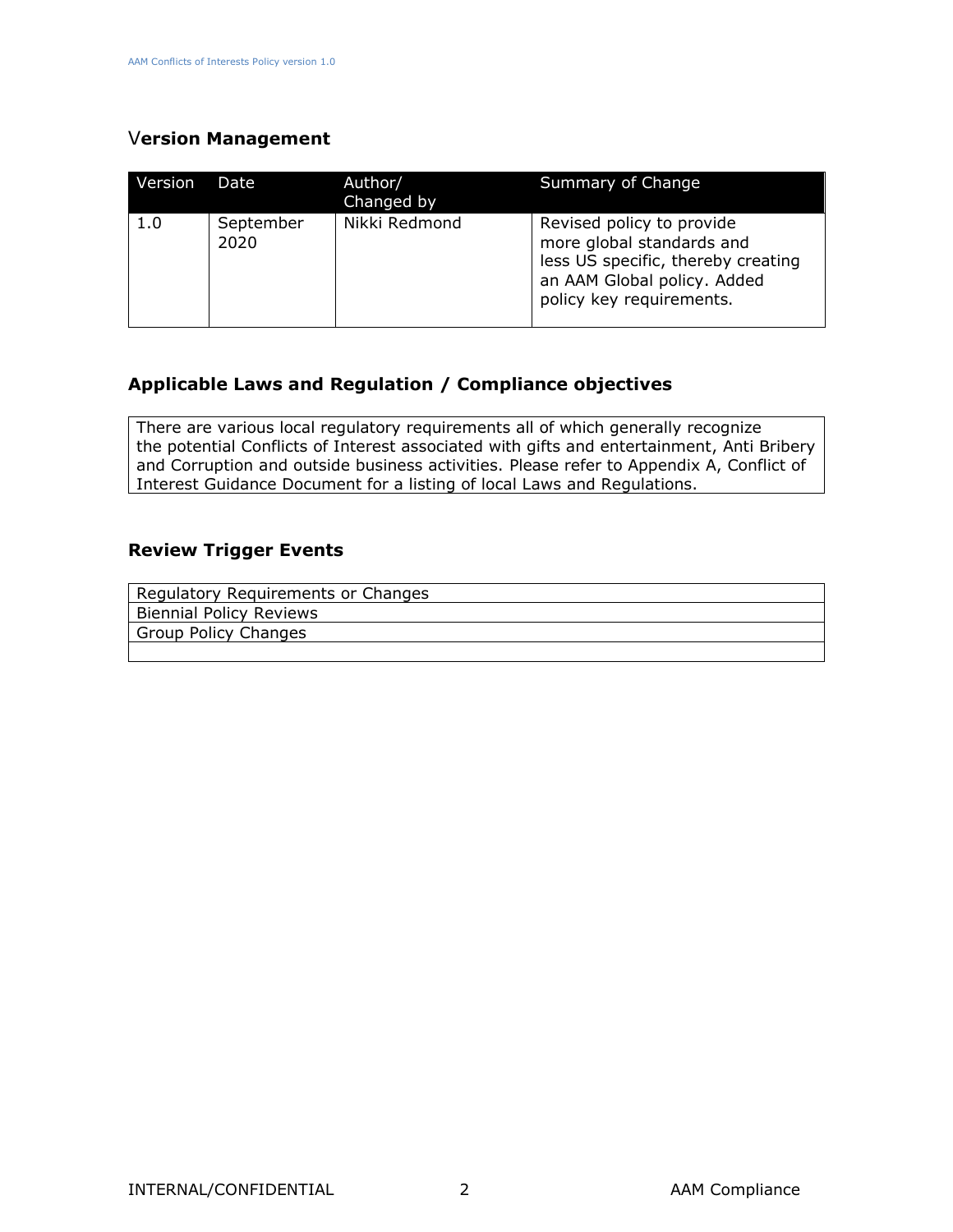## **Table of Contents**

| 1.                                                                                    |
|---------------------------------------------------------------------------------------|
|                                                                                       |
| 2.                                                                                    |
| $\overline{3}$ .                                                                      |
|                                                                                       |
| 3.2 Techniques used to identify, manage and mitigate potential conflicts of interest6 |
|                                                                                       |
|                                                                                       |
| 3.5 Confidentially of Reports and Information Required by this Policy 7               |
|                                                                                       |
| 4.                                                                                    |
|                                                                                       |
|                                                                                       |
|                                                                                       |
|                                                                                       |
|                                                                                       |
|                                                                                       |
|                                                                                       |
| 4.8 Restrictions on G&E Involving ERISA Fiduciaries and Public Fund Reps11            |
|                                                                                       |
|                                                                                       |
| Outside Business Activity ("OBA") and Affiliated Business Activity ("ABA") 15<br>5.   |
|                                                                                       |
|                                                                                       |
|                                                                                       |
|                                                                                       |
|                                                                                       |
| 5.6 Contemporaneous Notice and Ongoing Reporting for ABAs  17                         |
|                                                                                       |
| 6.                                                                                    |
| 7 <sub>1</sub>                                                                        |
| 8.                                                                                    |
|                                                                                       |
|                                                                                       |
|                                                                                       |
|                                                                                       |
|                                                                                       |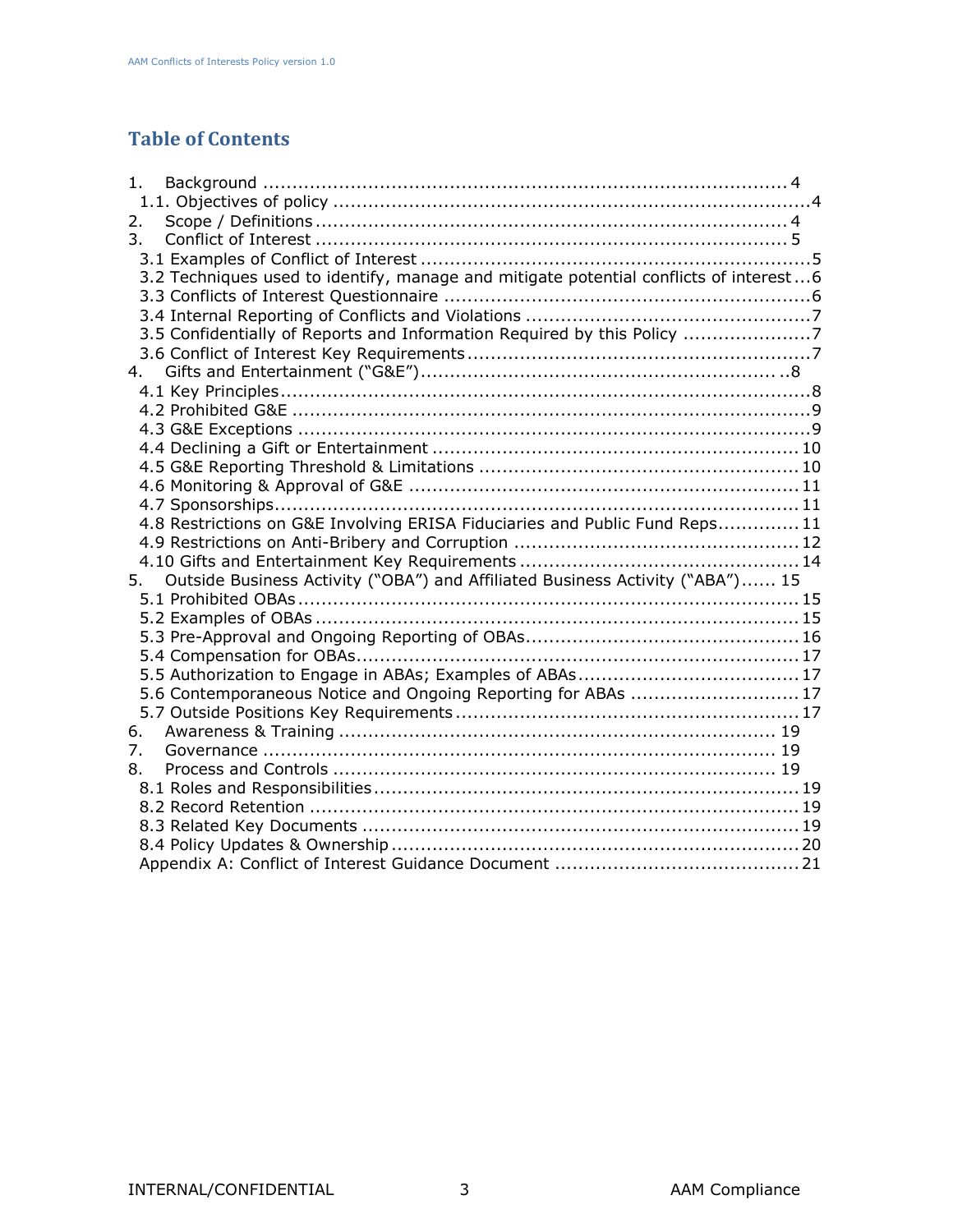# <span id="page-3-0"></span>**1. Background**

As a financial services company, the trust of clients, business partners, and other stakeholders around the world is of great importance to Aegon Asset Management (AAM). This means conducting our business with integrity, openness and clarity. Therefore, all Asset Management (AAM) Employees should promote Aegon Client's best interest at all times, and should avoid any actual, or perceived, personal Conflicts of interest.

#### <span id="page-3-1"></span>**1.1. Objectives of policy**

AAM recognizes that potential Conflicts of Interest with our Clients are inherent due to the dynamic environment in which AAM conducts business. Employees must always exercise good judgment to prevent situations that would suggest a conflict of interest, or the appearance of an improper attempt to influence business decisions.

This Policy aims to ensure the following:

- AAM is meeting the key requirements of the Aegon Conflicts of Interest Policy;
- AAM is meeting it's local regulatory requirements regarding Conflicts of Interest, including reporting and approval thresholds;
- All Conflicts of Interest including Gifts, Entertainment and Outside Business Activities are covered by this Policy.

Key requirements of this Policy are highlighted in boxes. The key requirements are part of the policy attestation process. Key requirements will be noted as either Global (apply to all AAM legal entities in scope), or Local (specific to the AAM legal entity called out). Other policy requirements are standards, to be followed on a 'comply or explain' basis.

# <span id="page-3-2"></span>**2. Scope / Definitions**

#### **Scope:**

This Policy is applicable to all wholly owned AAM entities and any joint ventures where AAM exercises operational control.

#### **Definitions:**

**Affiliated Business Activity:** Activities outside the scope of the relationship with AAM, but related to Aegon or its affiliates.

**Bribery**: A form of corruption, and is defined as the offering, giving, promising, receiving or soliciting of anything of value to improperly influence the actions of another, whether a government official (public bribery) or a private party (commercial bribery). A bribe does not necessarily have to involve money, but can take the form of anything of value such as improper inducement, including favors, Gifts or entertainment as defined below. Bribes may include personal or company payments aimed at retaining the business of a particular customer or supplier or favors sought from a third party as a condition to maintain the relationship.

**Conflict of Interest:** A conflict of interest may arise if competing professional or personal obligations or financial interests prevents an Employee from carrying out his or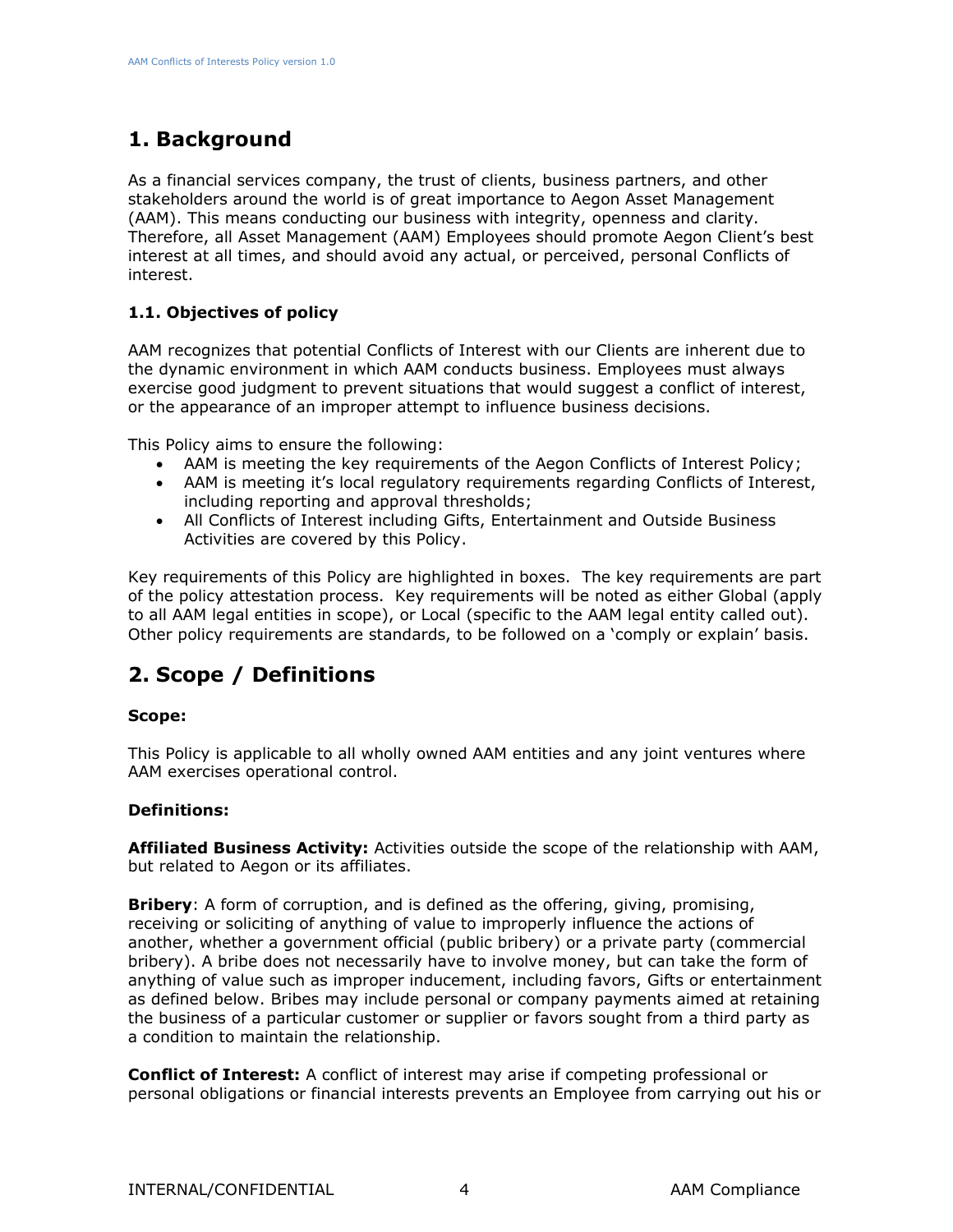her duties in a fair, honest, and transparent manner. Even if there is no clear conflict of interest it could be perceived by an independent person, or a member of the public, that there could be one. A conflict of interest could impair the integrity and fairness of the products and services AAM companies deliver and the decisions taken by Employees and management.

**Corruption**: Can be defined as abuse of a public or private office for personal gain.

**Employees:** Includes AAM managers, officers, Employees, access persons, or other individuals identified by Compliance.

**Entertainment:** Anything of value offered to or received from a third party where the provider and recipient attend the event together. Examples include, but are not limited to:

- Hospitality such as meals or drinks;
- tickets to sporting events, theatre, concert tickets, or cultural events;
- golf outings or other recreational activities:
- or reimbursement for expenses associated with any of the above

**Gift:** Anything of value offered to or received from a third party where the provider is not present. Examples of Gifts include, but are not limited to:

- Cash or (e-)cash equivalents;
- loans, fees, charitable or political contributions;
- rewards, prizes, Gifts from raffles, giveaways (normal promotional expenditures);
- books, pens, mugs, golf balls, wine,
- products and services at no cost or below market value or on favourable terms generally not available to the public, or other intangible benefits. (for example offers of employment to government or political officials, family or close associates for the purposes of obtaining favours);
- Gifts could also include meals, golf outings, event tickets, conferences, or seminars if the provider is not present. Gifts do not include promotional items that display corporate logos if the value does not exceed your reporting thresholds.

**Inducement:** Gift or Entertainment made with the intention of influencing subsequent business decisions.

**Outside Positions (A.K.A. Outside Business Activities):** Formal roles (requiring formal appointment, hire and/or official registration) and can be both paid and voluntary in nature. This can include directors and officers (like chairman, treasury, secretary), partners, advisors, (sole)proprietors, positions of public office and other states of employment working towards another third-party entity's benefit.

# <span id="page-4-0"></span>**3. Conflicts of Interest**

#### <span id="page-4-1"></span>**3.1 Examples of Conflicts of Interest**

Conflicts of Interest can arise in a myriad of situations, it is not possible to exhaustively list of all potential Conflicts of Interest or circumstances in which they may occur. However, here are some examples of situations in which a conflict of interest may arise: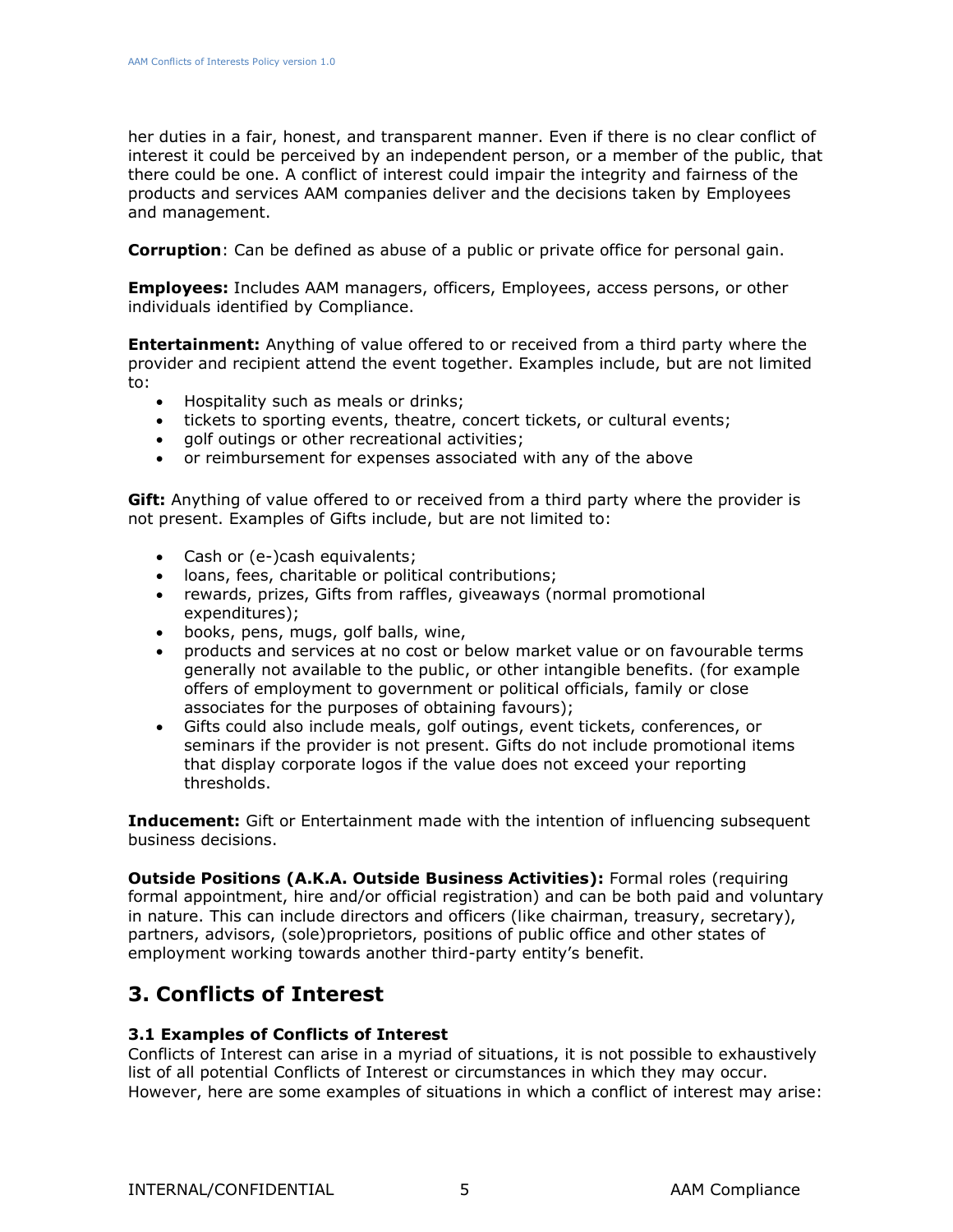- A Conflict of Interest can arise when an Employee recommends a securities transaction to a Client when the Employee, or their immediate family member has a material beneficial ownership, business or personal relationship, or other material interest in the securities issuer.
- An outside interest that prevents an Employee from devoting full attention to their duties or conflicts with the interest of AAM and/or its clients;
- Disclosing or using confidential AAM information for personal profit or advantage at the expense of the client.
- Knowingly buying or selling, for their own account or the account of a family member, a security or other interest about which the Employee may have material, non-public information, or any security or other interest which AAM may be considering buying or selling, or has decided to buy or sell, until AAM's decision has been completely executed.

Such Conflicts of Interest would be subject to the requirements of this Policy, including avoidance, mitigation and disclosure.

#### <span id="page-5-0"></span>**3.2 Identification, Mitigation, and Management Techniques**

- Scope of services and activities: AAM affiliates do not trade for their own account, produce investment research for external publication or carry out corporate finance
- Clear segregation of duties between relevant functions
- Individual Authorities Framework
- Information barriers such as restricted stock lists and temporary Chinese Walls where required
- Remuneration policies and practices are designed to ensure that the interests of all Employees are aligned with that of the long-term business strategy, risk tolerance and the interests of the client.
- Reporting and challenging at control groups (Conflicts of Interest is a standing agenda item for all Global Control Meetings)
- Employees education and training
- Periodic reviews conducted by Local Compliance team
- Employees are required to complete a Conflicts of Interest attestation designed to capture personal relationships or arrangements in which a Conflict could arise.

#### <span id="page-5-1"></span>**3.3 Conflicts of Interest Questionnaire**

AAM Employees are required to annually complete and submit a Conflict of Interest questionnaire, upon request using their local compliance system, at such time as Compliance may specify. The questionnaire is designed to capture personal relationships or arrangements in which a Conflict of Interest could arise. Where circumstances change over the year which may result in an actual or a perceived Conflict of Interest Employees should pro-actively report this to their Local Compliance Officer.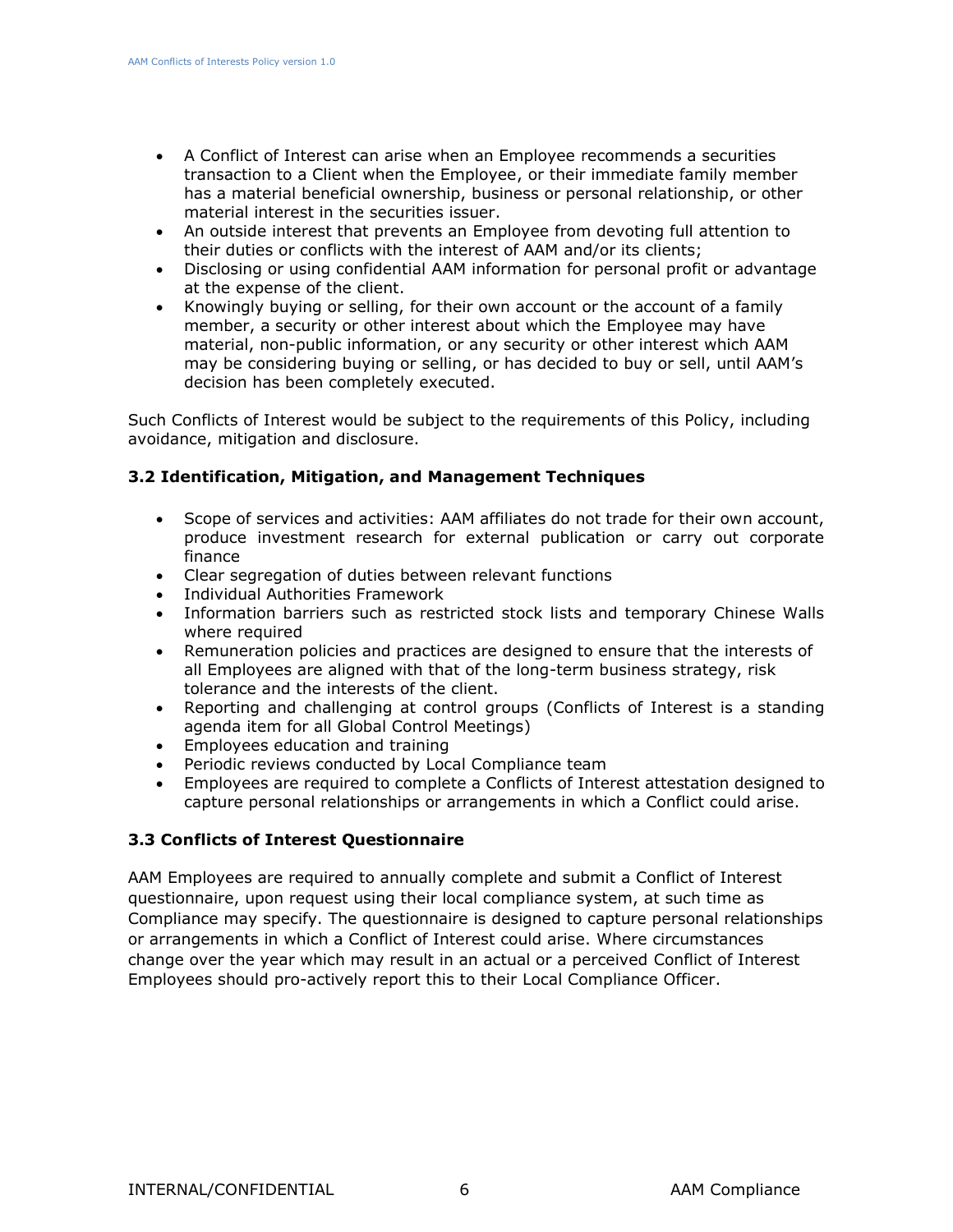#### <span id="page-6-0"></span>**3.4 Internal Reporting of Conflicts and Violations**

AAM Employees must promptly report to Compliance any situation or transaction involving an actual or potential Conflict of Interest of which the Employee is aware, even if the conflict does not directly involve such Employee. Employees also have a duty to promptly report to Compliance any violations of this policy. Conflicts and violations can be reported directly to Compliance via e-mail, or using your compliance system. If you feel uncomfortable or unable to report your concern under this policy, you may also raise your concern confidentially, or anonymously (if preferred) through one of the Aegon Speak Up channels. For more information please visit *[www.aegon.com/speakup.](http://www.aegon.com/speakup)* Retaliation against any persons reporting a conflict or violation of this policy is strictly prohibited. All reported conflicts and violations will be treated confidentially to the extent permitted by local law and will be investigated promptly. When a conflict of interest is reported, the Local Compliance Officer will contact the Employee to consider the reported situation, and discuss the desired course of action, if any.

In instances where we are unable to implement sufficient controls to prevent damage to our customers' interests, we may seek to avoid activities that create the Conflict, or we will disclose any material Conflicts to our customers. Disclosure will only be used as a last resort and will not be relied upon as an effective method of managing Conflicts of interest. Any communication will be in a durable format and contain sufficient and clear information (taking into account the nature of the client) to enable the customer to determine if they wish to proceed with the service, highlighting the risks of proceeding and the measure AAM has taken to mitigate these and why these measure have not worked.

#### <span id="page-6-1"></span>**3.5 Confidentially of Reports and Information Required by this Policy**

Information provided to AAM under this policy shall be treated as confidential information and will not be disclosed to third parties except as required to comply with legal or regulatory requests.

#### <span id="page-6-2"></span>**3.6 Conflict of Interest Key Requirements**

#### **AAM Global Key Requirement 1**

AAM Employees are required to annually complete and submit a Conflict of Interest questionnaire, upon request using their local compliance system. Where circumstances change over the year which may result in an actual or a perceived Conflict of Interest Employees should pro-actively report this to their Local Compliance Officer.

#### **AAM Global Key Requirement 2**

AAM Employees must promptly report to Compliance any situation or transaction involving an actual or potential Conflict of Interest of which the Employee is aware, even if the conflict does not directly involve such Employee.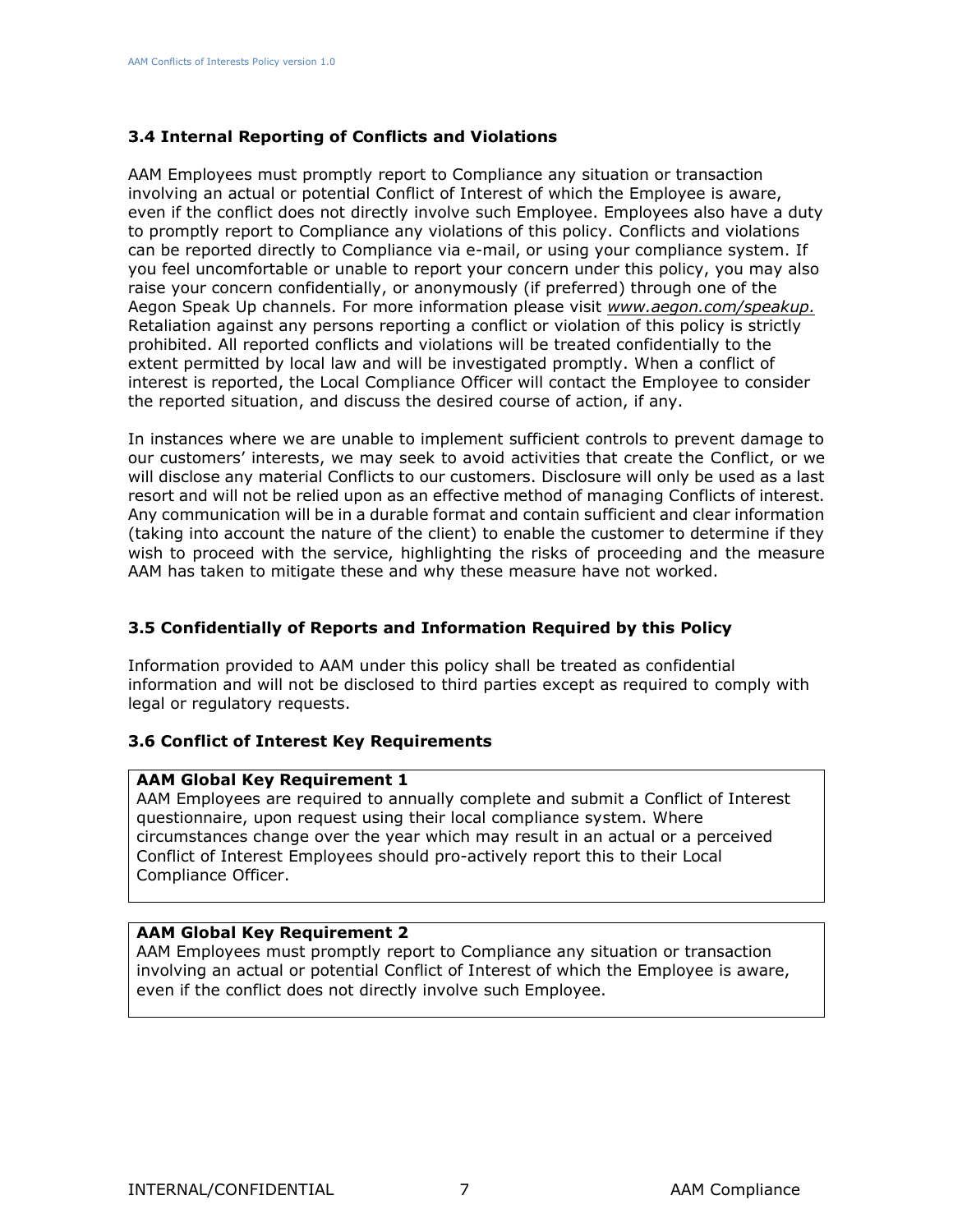#### **AAM Global Key Requirement 3**

Employees also have a duty to promptly report to Compliance any violations of this policy. All reported violations will be treated confidentially to the extent permitted by law and will be investigated promptly

#### **AAM Global Key Requirement 4**

Submissions will be reviewed by local compliance. In case a potential Conflict of Interest is reported the Local Compliance Officer will contact the Employee to consider the reported situation and discuss the desired course of action, if any.

### <span id="page-7-0"></span>**4. Gifts and Entertainment ("G&E")**

AAM recognizes that it can be common business courtesy to occasionally exchange Gifts and Entertainment with those with whom we do business as it can create goodwill in business relationships, however Employees must bear in mind that some Gifts and Entertainment may be perceived as inducements. AAM is committed to ensuring that all business activities are conducted honestly with integrity and transparency.

The giving or receipt (or offering to provide or receive), whether directly or indirectly, of G&E involving parties with whom AAM has or seeks an investment advisory or business relationship presents Conflict of Interest. As appropriate, Employees may consider offering or accepting G&E to or from a 3<sup>rd</sup> party as long as:

- it is in accordance with the key principles discussed below in Section 4.1;
- the G&E is not prohibited under Section 4.2 of this Policy;
- it does not create a Conflict of Interest or the appearance thereof (i.e. when Aegon is in contract negotiation with the third party or when it is done with an intention to obtain or retain business or any other advantage or give such an appearance thereof);
- it is within the limitations set forth in Section 4.5; and
- pre-approval is obtained from the person responsible for the review of offering or accepting G&E – this could be a member of the compliance, ethics, legal or HR function – if required in Section 4.6.

If the G&E is not aligned with these rules, it must not be provided or respectfully declined.

#### <span id="page-7-1"></span>**4.1 Key Principles**

The following key principles are to be used as guidance to help AAM management and Employees make informed decisions about the appropriateness of offering or accepting G&E. Without careful consideration as to how it could be perceived, the exchange may adversely affect business relations and damage our reputation:

*Intent* – There must be a legitimate reason and there may never be an improper motive behind the giving or acceptance of a Gift or Entertainment. The Gift or Entertainment is offered or accepted only for the purpose of normal business courtesy, or for special occasions, festivities and major holidays.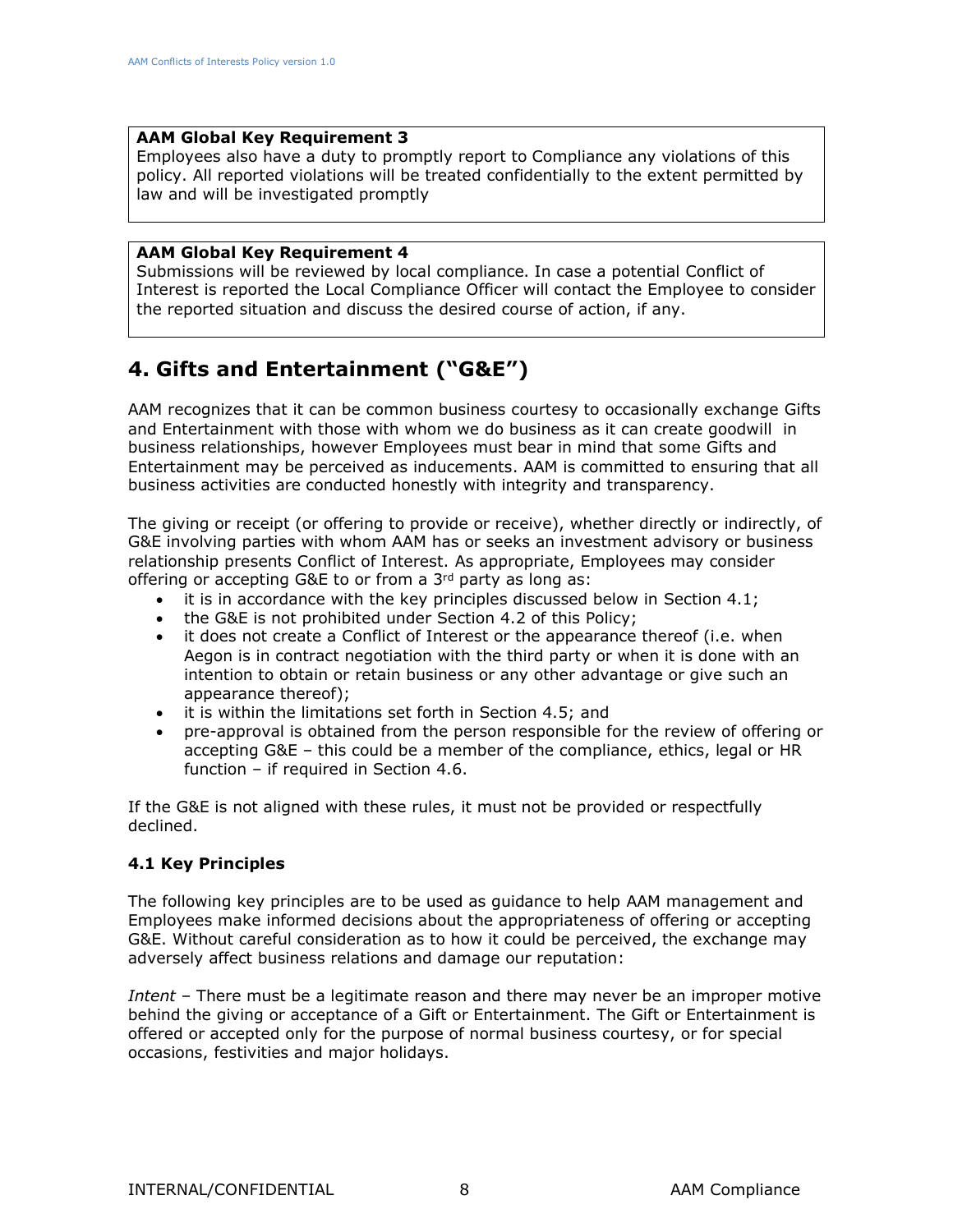*Independence* – Intended recipients must not be given the impression that they are under obligation to confer any business advantage and recipients should not accept Gifts or Entertainment that may impair their ability to make an objective unbiased business decision (Conflict of Interest).

*Proportionate* –The Gift or Entertainment must not be disproportionate to industry standards of reasonableness and good business practices. These rules do not differentiate between executives and other Employees.

*Reasonable* – The G&E must be reasonable in terms of value, quantity, and frequency. G&E should not be a standard or frequent expectation, nor should it be timed around recipient decision points or offered to a large number of Employees.

*Transparent* – The facts surrounding the exchange of a Gift or Entertainment would not embarrass AAM or the recipient in any way if disclosed publicly, nor should it embarrass the recipients if his or her colleagues become aware. The exchange of a Gift or Entertainment shall not occur in a concealed way (secretly rather than openly) and is accurately disclosed in your business's Gift and Entertainment Register using your compliance system.

*Legal* – The Gift or Entertainment must not breach ethical standards, other company policies, or local securities laws and other applicable laws and regulations that govern the exchange of Gifts and Entertainment. Special attention must be paid to foreign and international anti-bribery and corruption laws.

#### <span id="page-8-0"></span>**4.2 Prohibited G&E**

Employees cannot give (or offer to give) or accept (or offer to accept):

- a) Cash (cash equivalents including gift cards of any sort, certificates, vouchers, e-Wallets or digital credits).
- b) Loans, fees, charitable contributions, and political contributions
- c) Securities;
- d) Travel expenses
- e) Lodging/accommodations; or
- f) Anything illegal regardless of the monetary value.
- g) G&E in excess of the clearly set thresholds (See Conflict of Interest Guidance Document), without prior approval from Local Compliance

Employees are also prohibited from directly, or indirectly making facilitation payments, which are small bribes paid to facilitate to public or government official that acts as an incentive for the official to complete some sort of action for AAM or the Employee. In some countries, these payments are permitted and expected, whereas in other countries, facilitating payments are prohibited by law. In any circumstance, AAM, and AAM Employees are not permitted be involved in any way in facilitation payments.

AAM Employees may never solicit for G&E.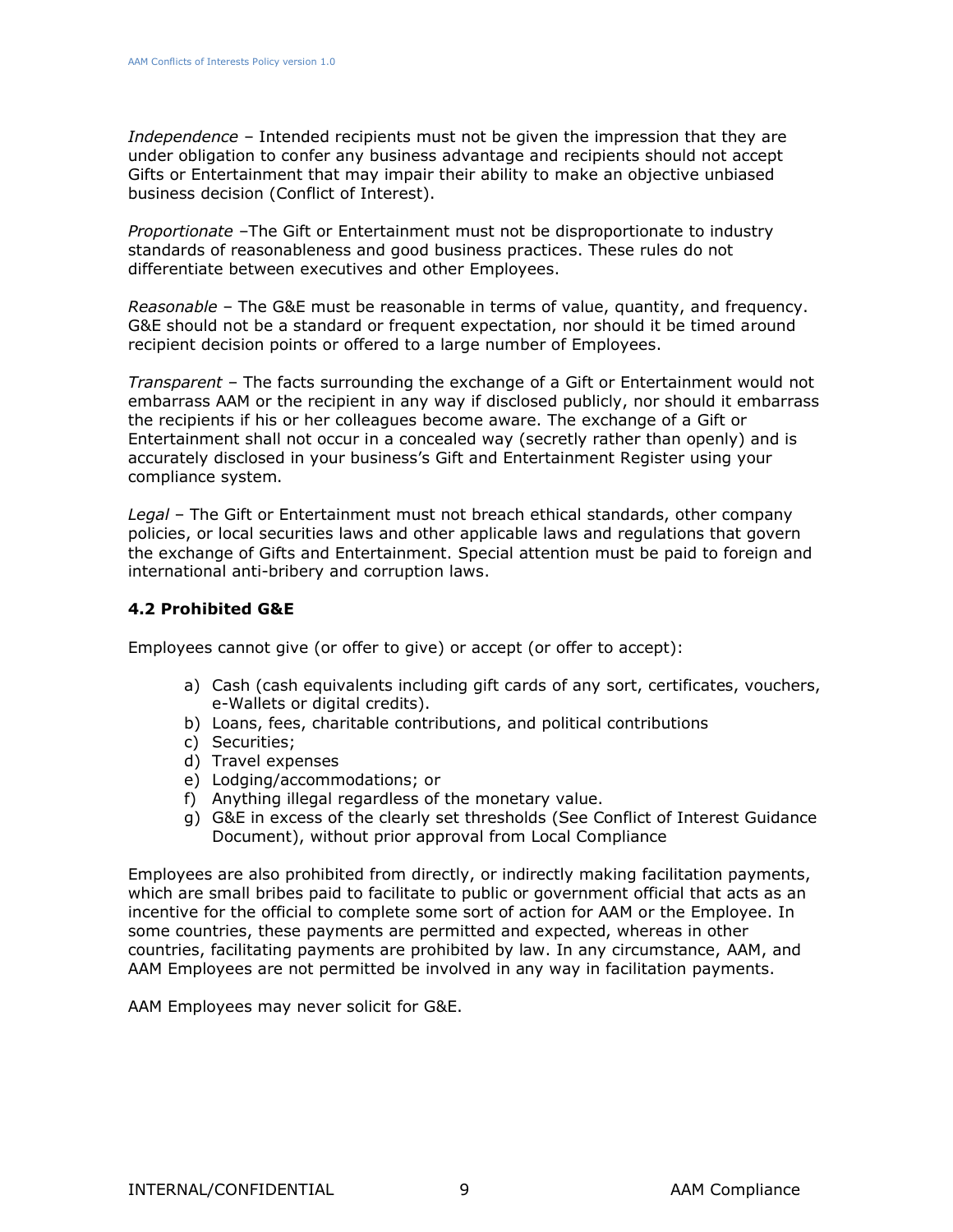#### **4.3 G&E Exceptions**

An exception or deviation from this Policy is only allowed under specific circumstances. Moreover, it must be ensured that at all times the reasons behind the decision can sufficiently be explained and it can be assured that the exception or deviation does not Conflict with the spirit of the policy, the Aegon Code of Conduct and / or applicable regulatory requirements. All deviations and exceptions to the rules must be approved by Local Compliance and registered in the Gift and Entertainment Register.

#### <span id="page-9-0"></span>**4.4 Declining a Gift or Entertainment**

A Gift or Entertainment that might not be appropriate under the policy must be politely declined. If, in exceptional circumstances, it is not possible to decline (for example, because that would cause serious offence due to cultural sensitivities in the country in question), the Gift or Entertainment may be accepted. These exceptions must be reported without delay to the person responsible for the review of offering or accepting Gifts and Entertainment. The person responsible for the review of G&E will determine the appropriate method of disposal of the Gift, or the appropriate response to decline the entertainment or pay using AAM resources to minimize or avoid integrity risk to the individual or organization as well as to discuss the appropriate response to the person offering the Gift be recorded in the Gift and Entertainment Register.

#### <span id="page-9-1"></span>**4.5 G&E Reporting Threshold & Limitations**

In principle, a Gift or Entertainment should be limited in value and frequency.

The maximum value of Gifts and Entertainment which Employees are allowed to receive or offer are determined on local Business Unit level. The exact value should be reasonable and depends amongst others on local and cultural standards. Moreover, restrictions on the maximum amount of offers per year per one provider and the cumulative annual value of all Gifts and Entertainment received per provider per year have to be determined. *Please refer to Appendix A. "Conflict of Interest Guidance Document" to see your local Business Units reporting thresholds and limitations.*

Deviation from the set limits is contrary to this Policy, unless:

- Local legislation and/or regulations require otherwise; or
- Employees have obtained written approval from the person responsible for the review of offering or accepting Gifts and Entertainment.

It must be ensured that at all times the reasons behind the decision can sufficiently be explained and it can be assured that the exception or deviation does not Conflict with the spirit of the Policy, the Aegon Code of Conduct and / or applicable regulatory requirements. All deviations and exceptions to the rules must go through the appropriate approval channels (refer to Appendix A) and must be registered in the Gift and Entertainment Register with a notation as to the basis for permitting the exception.

Employees must individually report, using their compliance system, all G&E given or received unless the value is below their local business units reporting threshold noted in Appendix A. Compliance recommends the G&E reports to be filed in their compliance system upon receipt, but no later than 30 days following each quarter-end.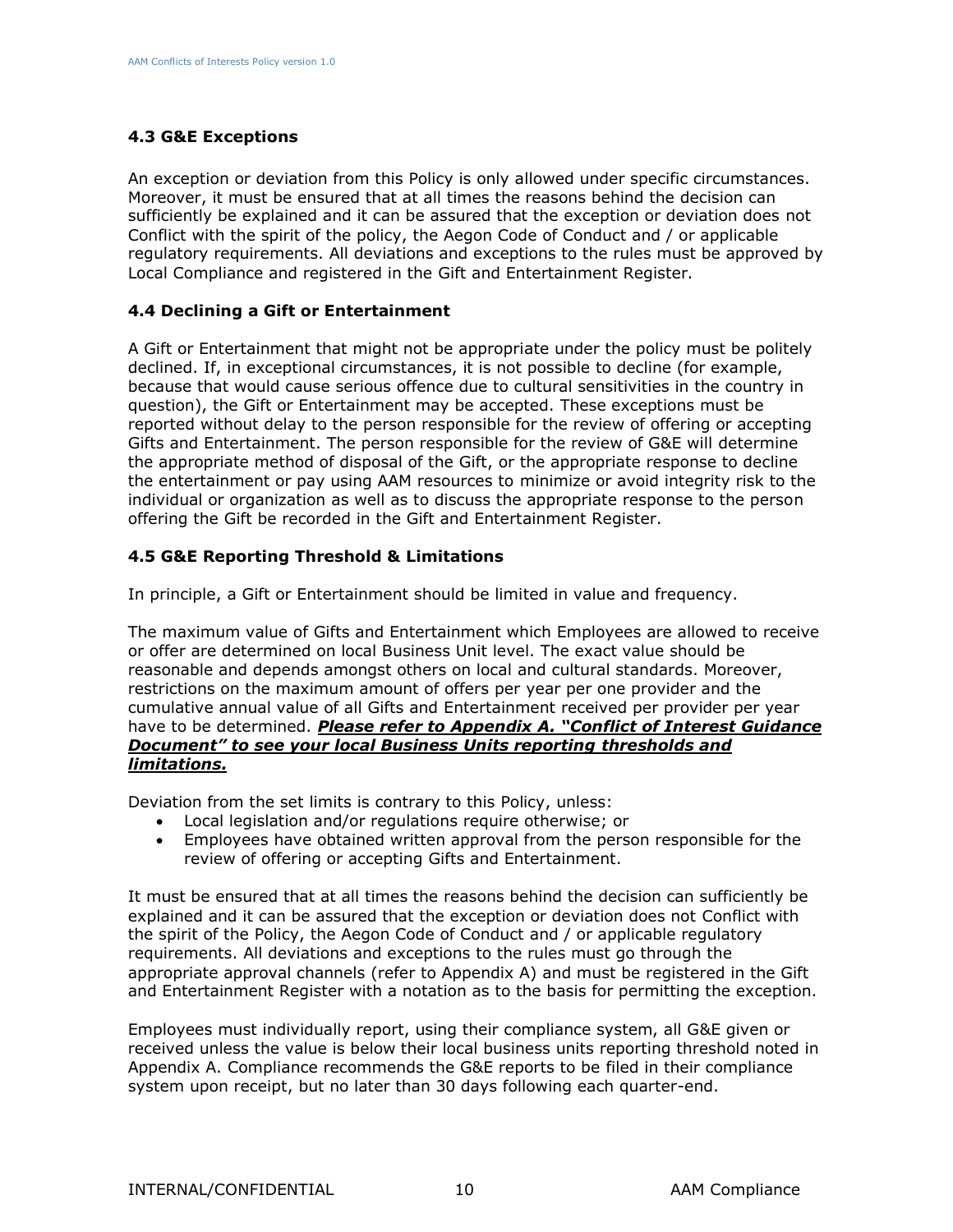Employees are responsible for monitoring compliance with their individual G&E limitations. Employees will be notified by Compliance when they have received, or an external provider has reached, 90% of the allotted totals for the year.

#### <span id="page-10-0"></span>**4.6 Monitoring & Approval of G&E**

Local Compliance should complete regular monitoring of the Gift and Entertainment register to identify any issues and assess trends as well as to review and assess reasonableness and appropriateness of any recorded items, and to ensure limitations have not yet been met. Any issues identified should be reported to the Employee's line manager.

If approval of G&E is required, it must be obtained in line with the Conflict of Interest Guidance Document. If, due to unavoidable circumstances, it is not possible to obtain such approval prior to the time that the Employee receives the G&E, the Employee must still immediately report such receipt, and obtain approval thereof. If receipt of such Entertainment is not approved, the Employee's local business unit shall reimburse to the provider of the G&E an amount equal to the value of G&E attributable to such person.

#### <span id="page-10-1"></span>**4.7 Sponsorships**

AAM, or Employees, may sponsor, or financially support, an event hosted by or for the benefit of a Client, prospective Client or other entity (but not an individual) that has a business relationship with AAM. In each case, AAM must be publicly recognized as a sponsor or contributor; otherwise, the financial contribution will be deemed a Gift.

Each [Employee](http://aam/collab/AUIM/Compliance/Shared%20Documents/AUIM%20Policy%20Definitions/AUIM%20Policy%20Terminology%20Glossary.pdf) coordinating or responsible for sponsorships shall report such activities to Compliance on at least a quarterly basis, or upon request.

#### <span id="page-10-2"></span>**4.8 Restrictions on G&E Involving ERISA Fiduciaries and Public Fund Reps**

#### **This section is specific to AAM UK and AAM US only.**

To comply with The Employee Retirement Income Security Act of 1974 ("ERISA") requirements, Employees must receive pre-approval from Compliance for all G&E, sponsorships, or anything of value offered to ERISA fiduciaries or public fund representatives. If, due to unavoidable circumstances, it is not possible to obtain such approval prior to the time that the Employee receives the G&E, the Employee must still immediately report such receipt, and obtain approval thereof. If receipt of such G&E is not approved, the Employee's local business unit shall reimburse to the provider of the G&E an amount equal to the value of G&E attributable to such person. Additionally, Employees may not provide to, or accept from, an ERISA fiduciary, including its Employees, any G&E, sponsorships, or anything else of value greater than \$250 per calendar year.

U.S. and U.K. Employees should also refer to AAM's *ERISA* policy.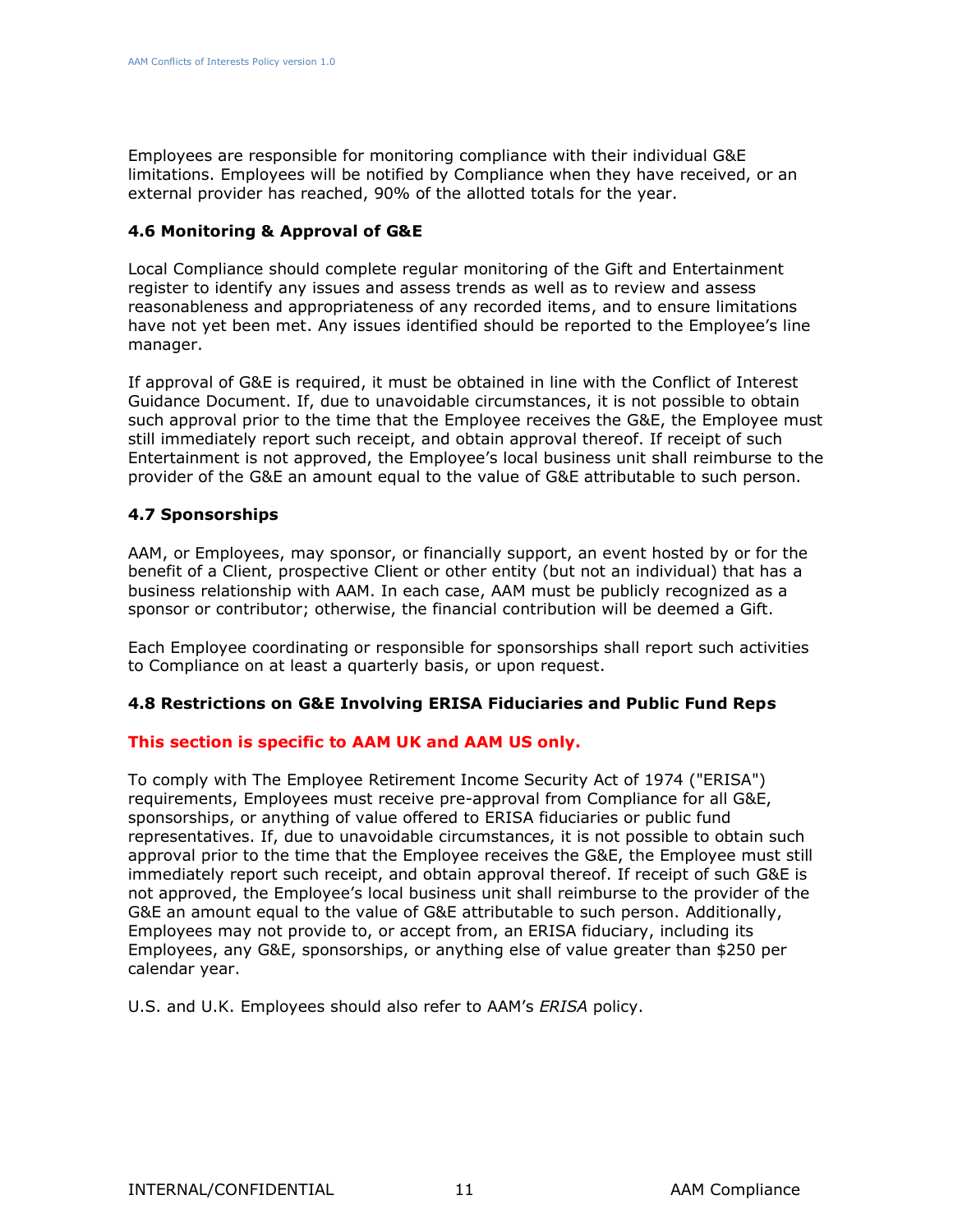#### <span id="page-11-0"></span>**4.9 Restrictions on Anti-Bribery and Corruption**

AMM Employees are forbidden from offering, accepting, or promising anything of value to or from any private persons or public officials, irrespective of the worth, its results, local customs, the tolerance of such payments by local authorities, or the alleged necessity of the payment for purposes of influencing such individuals, to obtain or retain business or secure an unfair advantage, whether directly or indirectly through an intermediary or in the form of direct payment or reimbursement or payment to a third party on behalf of the individual.

Further, nothing of value (e.g., Gifts or Entertainment) shall be provided to government personnel unless clearly permitted by law, applicable regulation, and/or AAM policies.

No payment shall be made to or for the benefit of a representative of any domestic or foreign government (or subdivision thereof), labour union, or any current or prospective customer or supplier for the purpose of improperly obtaining a desired government action, licenses, or any sale, purchase, contract, or other commercial benefit. This prohibition applies to direct or indirect payments made through third parties and is intended to prevent bribes, kickbacks or any other form of payoff.

Any act that directly or indirectly involves the offering or giving of anything of value to a government, government entity, public official or a political party for the purpose of obtaining or retaining business or gaining an improper business advantage is expressly prohibited. Companies must also maintain books and records that accurately and fairly reflect transactions and dispositions of the company's assets and prohibit the falsification of such books and records.

A solid system of internal controls are in place to ensure transactions are executed and recorded with management authorisation.

#### **AAM and Employee Obligations**

It is the responsibility of all Employees to ensure they do not commit the offences of active bribery, passive bribery or bribing a foreign official whether they are conducting business on behalf of AAM or themselves.

AAM can be found guilty of the 'corporate' offence if someone who acts on our behalf (Employee or service provider) pays a bribe to a third party in order that AAM can benefit. The only defence to this offence is to show that an organisation had in place "adequate procedures" to prevent such bribery.

We have embedded such procedures into our control environment within AAM by referencing it within the following:

- The Financial Crime Risk Register;
- Outsourcing Processes;
- The Compliance Induction and regular training material;
- Procedures in relation to expense review;
- New Employee procedures; and
- Regular reporting of the control environment within the MLRO report.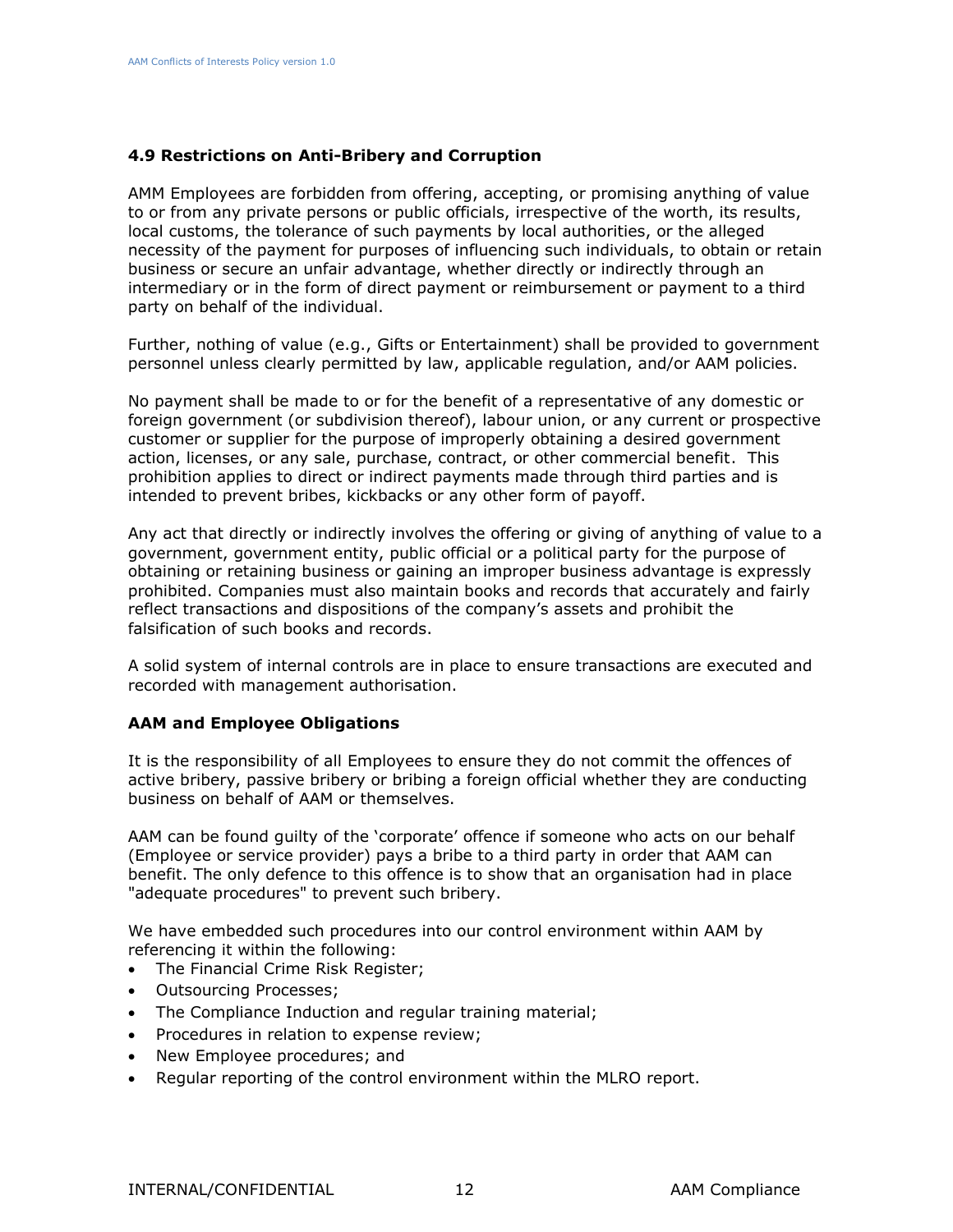#### **Higher Risk Transactions**

Within AAM we have defined and communicated to all Employees what we consider are higher risk transactions and the requirement of payment authorisers to obtain absolute assurance that the payment could not be construed as a bribe.

The following is a non-exhaustive list of payments defined as higher risk where payment authorisers should obtain absolute assurance that the payment could not be construed as a bribe:

- Invoices for personal payments without any apparent business purpose being served in excess of £200/\$200
- Invoices for payments which appear disproportionate for goods or services provided
- Invoices where it is unclear what the payment relates to
- Invoices for payment where no service has been provided or no tangible product has been received
- Where there are potential or actual Conflicts of Interest
- Invoices for payments in respect of distribution or winning business
- Sponsorship amounts in excess of £1,000/\$1,000
- Where there appears no valid business case for payment

Examples of red flags that could indicate bribery, and of which Employees must be aware:

- Unusual methods of payments
- Promises of business by or from a government official
- Family or business relationship with a government official
- Business partner lacking adequate facilities or ability to provide promised results; and
- Making political contributions

#### **Breaches**

The penalties for committing bribery include imprisonment, along with an unlimited fine, and the potential for the confiscation of property, as well as the disqualification of directors.

AAM Employees are also required to disclose if any Employee is the named subject of a pending criminal proceeding that involves an investment-related business, fraud, false statements or omissions, wrongful taking of property, bribery, perjury, forgery, counterfeiting, extortion, or a conspiracy to commit any of these offenses. As such, our policy will be to report all instances of financial crime, whether internal or external; and those who perpetrate, or collude with others to perpetrate fraud against the Group, its customers or its staff,; to law enforcement agencies.

Notwithstanding whether any Employee does not intend to achieve any of these prohibited results, all G&E, or anything else of value given or offered to a public or foreign official must be pre-approved by Compliance.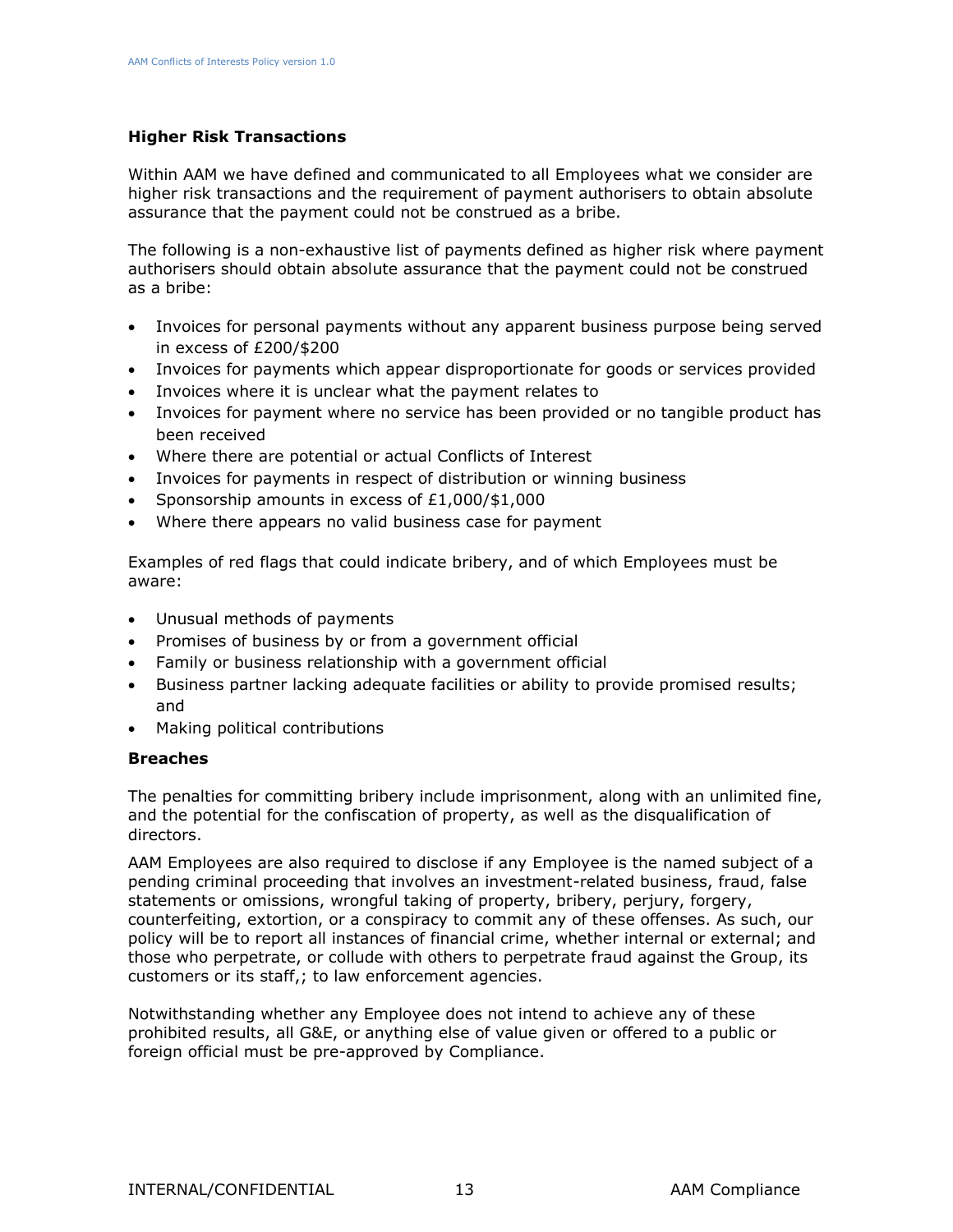#### **4.10 Gifts and Entertainment Key Requirements**

#### **AAM Global Key Requirement 1**

Employees must individually report, using their compliance system, all G&E and sponsorships given or received unless the value is below their local business units reporting threshold noted in Appendix A.

#### **AAM Global Key Requirement 2**

Employees must obtain approval for all G&E and sponsorships in line with the Conflict of Interest Guidance Document.

#### **AAM Global Key Requirement 4**

Employees must receive pre-approval from Local Compliance for all G&E, sponsorships, or anything of value offered to ERISA fiduciaries, public fund representatives, or a public or foreign officials when possible.

#### **AAM Global Key Requirement 5**

Employees may not provide to, or accept from, an ERISA fiduciary, including its Employees, any G&E, sponsorships, or anything else of value greater than \$250 per calendar year.

#### **AAM Global Key Requirement 6**

Employees are also required to disclose if any Employee is the named subject of a pending criminal proceeding that involves an investment-related business, fraud, false statements or omissions, wrongful taking of property, bribery, perjury, forgery, counterfeiting, extortion, or a conspiracy to commit any of these offenses.

#### **AAM Global Key Requirement 7**

Local Compliance should complete regular monitoring of the Gift and Entertainment register to identify any issues and assess trends as well as to review and assess reasonableness and appropriateness of any recorded items, and to ensure limitations have not yet been met. Any issues identified should be reported to the Employee's line manager.

#### **AAM Global Key Requirement 8**

Employees are forbidden from offering or accepting any form of bribery to/from any private persons or public officials, irrespective of the worth, its results, local customs, the tolerance of such payments by local authorities, or the alleged necessity of the payment in order to obtain or retain business, or any other advantage.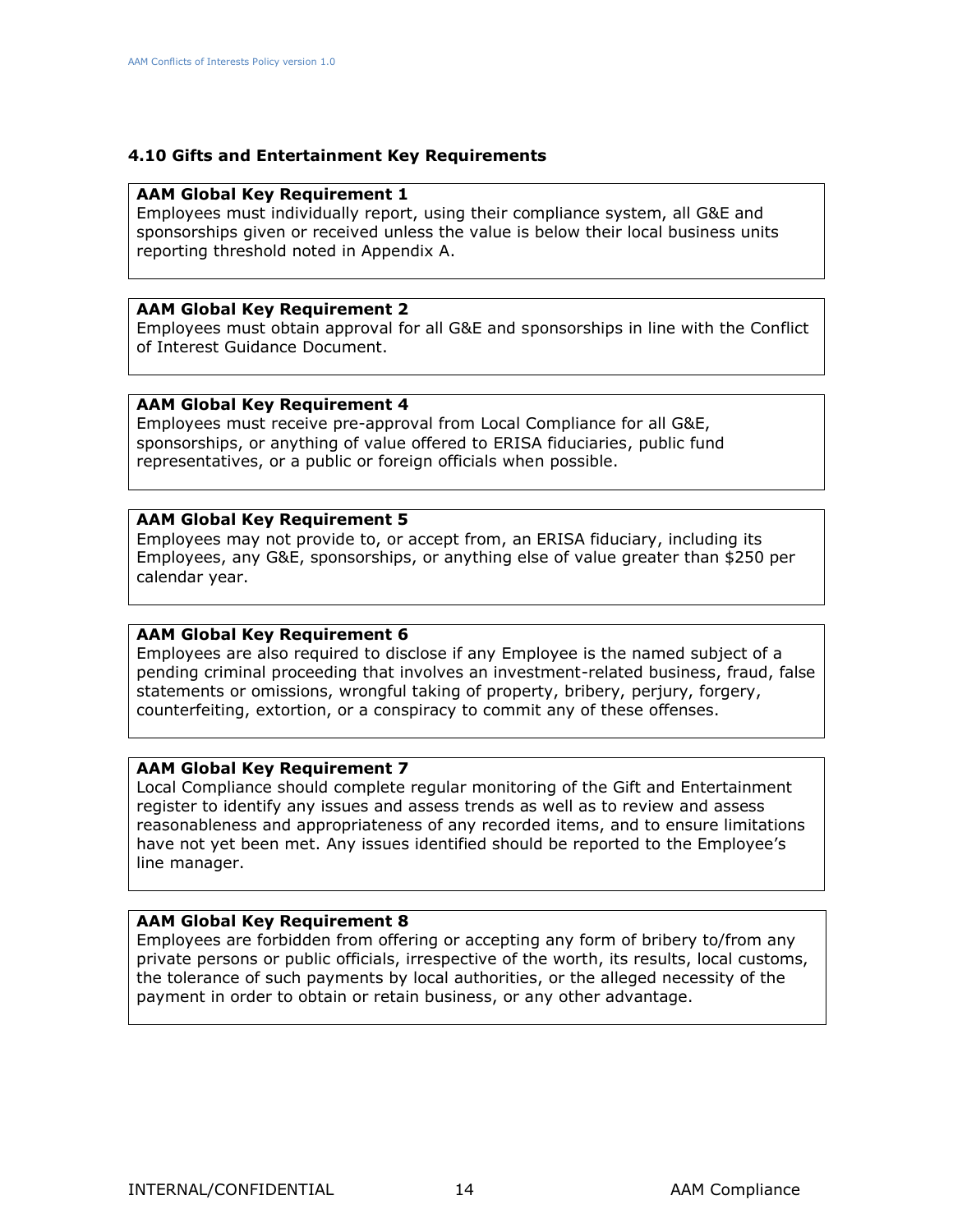#### **AAM Global Key Requirement 9**

Training and awareness on Anti-Bribery and Corruption Policies must be delivered annually to all AAM employees in line with Group requirements.

### <span id="page-14-0"></span>**5. Outside Business Activity ("OBA") and Affiliated Business Activity ("ABA")**

In the scope of this policy, Outside Positions do not include voluntary positions which are not governed by a formal appointment process and official registration. However, if such a voluntary position could result in a potential Conflict of Interest, for example voluntary membership of an influential industry forum, this should be disclosed to Local Compliance.

AAM supports its Employees participating in educational, cultural, charitable, and civic activities so long as the activities do not impair or interfere with respective duties to AAM, its Clients, and prospective Clients. Additionally, consistent with their legal and ethical obligations, Employees must avoid OBAs and ABAs that Conflict with their duties to AAM and/or its Clients. This section sets forth specific requirements pertaining to OBAs and ABAs

#### <span id="page-14-1"></span>**5.1 Prohibited OBAs**

As a general rule, Employees are not allowed to serve on the board of directors of any publicly-traded or private company that AAM could invest in on behalf of its Clients. Further, Employees cannot provide investment advice in connection with any OBA.

#### <span id="page-14-2"></span>**5.2 Examples of OBAs**

Examples of OBAs include, but are not limited to:

- Part-time job or any position that could Conflict with AAM's business activities. (e.g., serving in a financial or investment role with a non-profit organization)
- Owning a business
- Leasing of multi-family properties or commercial real estate
- Providing consulting services to third parties
- Serving as a Director, Trustee, or Manager for a profit or a non-profit or charitable organization
- Any position requiring formal appointment or official registration and can be both paid and voluntary in nature. This can include directors and officers (chairman, treasury, secretary), partners, advisors, sole proprietors, positions of public office and other states of employment working towards another third-party entity's benefit.

Passive investments do not fall under the definition of OBAs.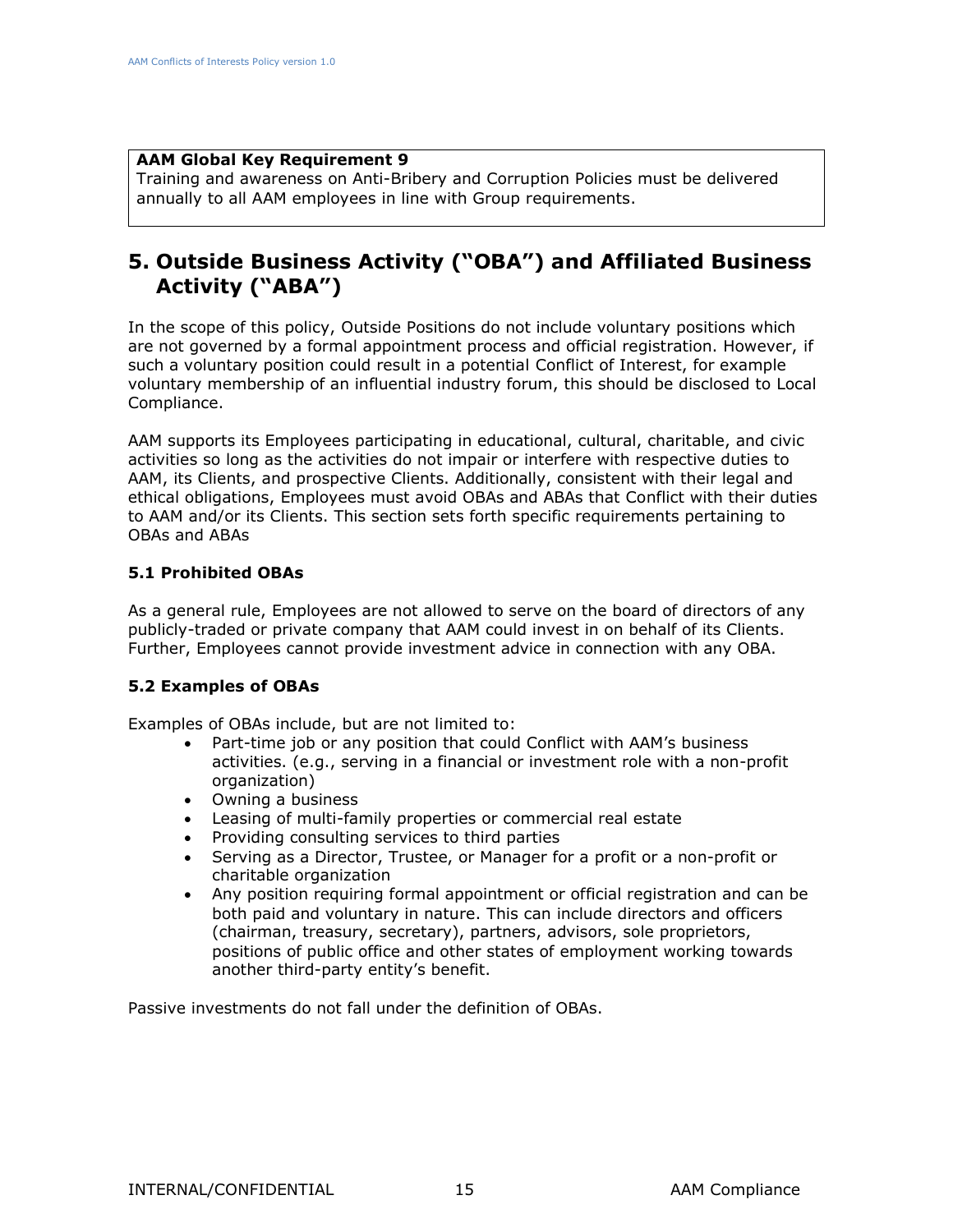#### <span id="page-15-0"></span>**5.3 Pre-Approval and Ongoing Reporting of OBAs**

Before engaging in any OBAs, all Employees must seek prior consent, using their Compliance system before engaging in or accepting Outside Positions. The request for authorization shall state the position sought, the reason service is desired, any possible Conflicts of Interest known at the time of the request, any other information that might be requested by Compliance. Compliance may require that conditions for conducting the Outside Position are agreed in writing between AAM and the Employee involved.

Persons engaged in OBAs at the time they become AAM Employee must disclose existing OBAs within10 days thereafter and must receive approval of such activity from Compliance prior to continuing such activities.

For a member of the AAM Management Board approval is to be obtained from the AAM CEO. For all other Employees taking an Outside Position, approval is required from the Global Head/MB Member (this power can be delegated to the Local Heads of Compliance/CCO or another Compliance Officer). All high risk OBA's must be escalated to the Local Heads of Compliance or CEO. MB members shall be notified of new OBA approvals for the employees in their functional area.

Where an Outside Position could be considered as a particularly high risk to AAM globally, the Global Head/MB Member or Local Head of Compliance/CCO may escalate to the AAM GRCC.

Approval of an Outside Position is also required when the running term of an Outside Position is extended or renewed. Employees must promptly update their compliance system to reflect any subsequent changes in the term, scope or other material circumstances regarding an approved OBA. This ensures that the rationale for previously approving the Outside Position remains valid or provides the opportunity to assess if a new Conflict of Interest has emerged. In the case of voluntary positions which require formal appointment and official registration but evidently do not pose any risk of creating a Conflict of Interest, Compliance may determine that formal approval is not required prior to acceptance and/or if the position is extended or renewed.

Compliance will hold a register of all approved Outside Positions of AAM Employees comprising, as minimum, the name of the Outside Position and organization, whether it is paid or voluntary, as well as the beginning date and term of the position in their Compliance system. Where potential Conflicts of Interest were identified but the position was still approved the mitigating factors and reasons for approval should be recorded. Registers of Outside Positions will be reviewed at least annually by the Local Compliance. On an annual basis, Local Compliance will provide details of all Outside Positions currently approved to AAM Global Compliance for a review for consistency of the application of this Policy and to provide challenge where required. Upon request by an MB member, Compliance will periodically provide MB Members with a report of current OBA's that have been approved by the Local Head of Compliance (or local CEO) for employees in their functional area.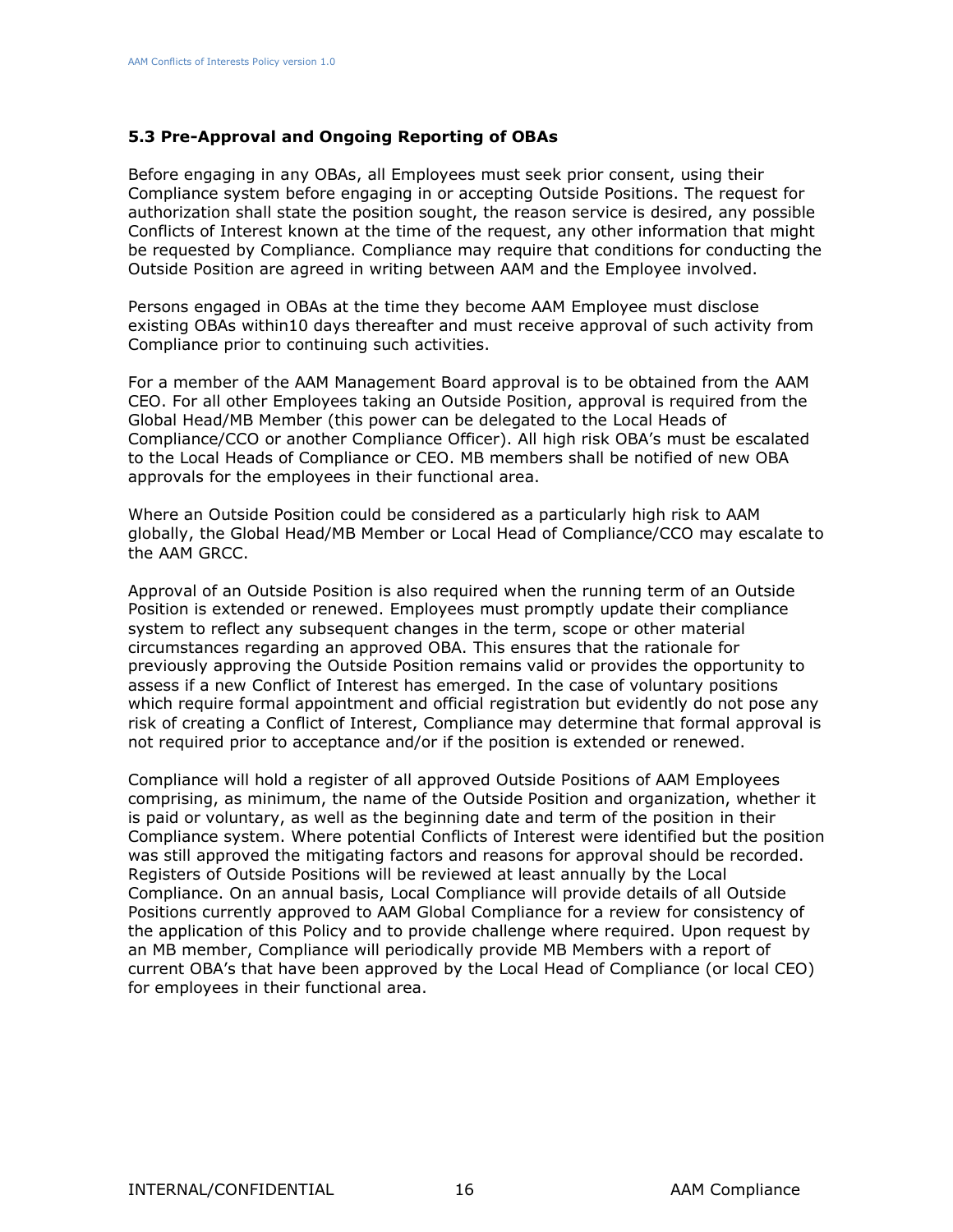#### <span id="page-16-0"></span>**5.4 Compensation for OBAs**

Unless otherwise agreed explicitly, payments received for the fulfilment of OBAs will be directed to AAM to the extent that the OBAs are fulfilled during normal working hours and the payments comprise compensation for working hours spent on the fulfilment of the OBAs.

#### <span id="page-16-1"></span>**5.5 Authorization to Engage in ABAs; Examples of ABAs**

As a general matter, AAM will allow Employees to engage in Affiliated Business Activities (ABA's) so long as appropriate mitigating controls can be prescribed to address associated risks and Conflicts of Interest.

This includes Employees having board positions or similar roles in other Aegon Business Units which might create Conflicts of Interest and/or might compromise AAM's system of governance, including the three lines of defence.

The following are examples of ABAs:

- Transamerica Committee member
- Registered representative with broker-dealer
- Officer, Director, or Trustee of a Transamerica or other Affiliate legal entity

ABAs that involve roles within AAM or your local business unit do not need to be separately disclosed.

#### <span id="page-16-2"></span>**5.6 Contemporaneous Notice and Ongoing Reporting for ABAs**

Employees must provide contemporaneous notice to Compliance via email or through your Compliance system in the event that they participate in an ABA. The notice should contain the name of the entity, the role they have been asked to assume, and information regarding any possible Conflicts of Interest known at the time. Compliance shall assess potential risks and Conflicts of Interest associated with the contemplated activity.

Any ABAs that create new Conflicts or are deemed high risk will be submitted to your local CEO (or Local Head of Compliance/CCO where power is delegated) or the respective local unit may escalate to the AAM GRCC.

Finally, OBAs and ABAs could require disclosure in various sections of the Form ADV (e.g., Part 1, Item 7a; Part 2a, Item 10; or Part 2b, Item 4).

#### <span id="page-16-3"></span>**5.7 Outside Positions Key Requirements**

#### **AAM Global Key Requirement 1**

Employees must avoid OBAs and ABAs that Conflict with their duties to AAM and/or its Clients.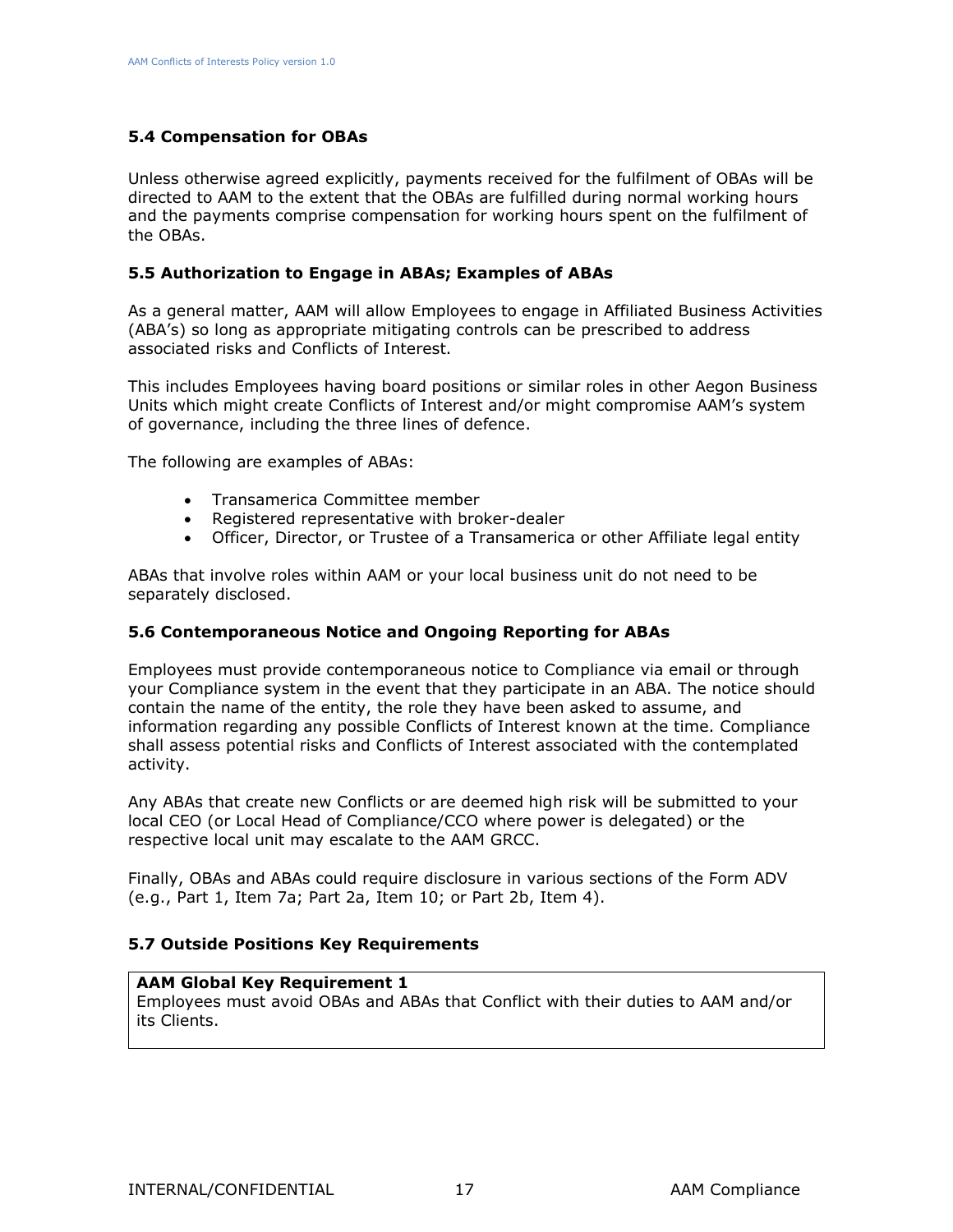#### **AAM Global Key Requirement 2**

AAM Management Board members must receive approval from the AAM CEO in relation to all OBAs and ABAs.

#### **AAM Global Key Requirement 3**

For all other Employees taking an Outside Position, approval is required from the Global Head/MB Member (this power can be delegated to the Head of Compliance/CCO or another Compliance Officer) of the respective local AAM unit. All high risk OBA's must be escalated to the Local Head of Compliance or CEO. For new Employees, existing OBAs must be disclosed within 10 days after their start date and must receive approval of such activity from Compliance prior to continuing such activities.

#### **AAM Global Key Requirement 4**

CEOs must seek advice of the relevant Compliance teams when assessing the potential Conflicts of Interests relating to an Outside Positions and where an Outside Position is seen as high risk the appropriate escalation made to the GRCC.

#### **AAM Global Key Requirement 5**

Employees must promptly update their Compliance system to reflect any subsequent changes in the term, scope or other material circumstances regarding an approved OBA when the Outside Position is extended or renewed.

#### **AAM Global Key Requirement 6**

Local Compliance teams must hold a register of all approved Outside Positions of relevant AAM Employees and complete an annual review on a global level in relation to the Outside Positions.

#### **AAM Global Key Requirement 7**

Employees must provide contemporaneous notice to Compliance via email or through your compliance system in the event that they participate in an Affiliated Business Activity (ABA). The notice should contain the name of the entity, the role they have been asked to assume, and information regarding any possible Conflicts of Interest known at the time.

#### **AAM Global Requirement 8**

Compliance shall assess potential risks and Conflicts of Interest associated with the contemplated activity. Any ABAs that create new Conflicts or are deemed high risk will be submitted to your local CEO (or Local Head of Compliance/CCO where power is delegated) or the respective local unit may escalate to the AAM GRCC.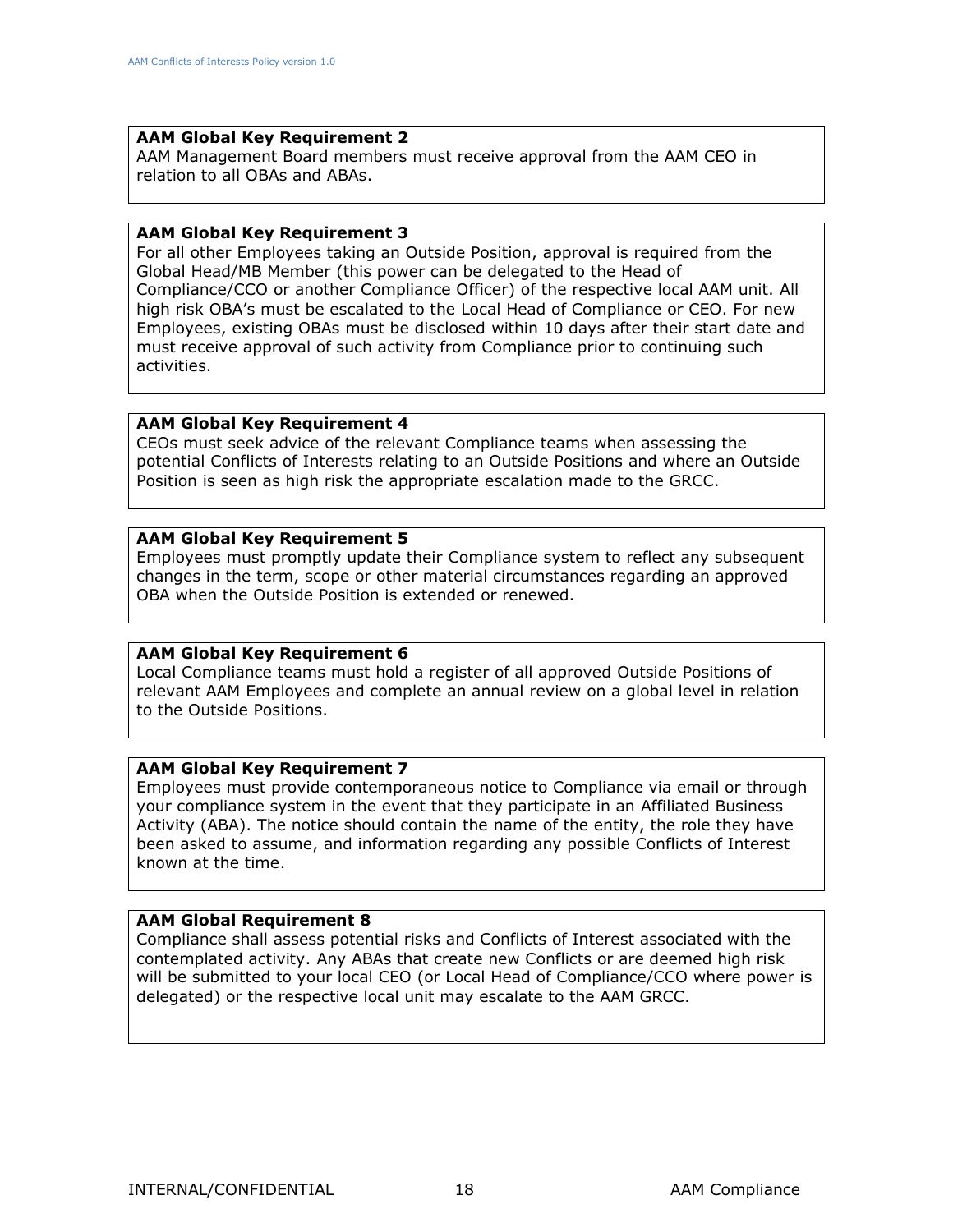# <span id="page-18-0"></span>**6. Awareness & Training**

All AAM Employees must be familiar with this Policy as well as any relevant local procedures or guidance documents. Local Compliance should ensure appropriate training and awareness activities regarding the prevention and mitigation of Conflicts of Interest for AAM Employees.

When sharing information relating to a Conflict of Interest, Gift & Entertainment, or Outside Positions, including as part of an escalation or to enable reporting, the minimum amount of personal information necessary should be used. The information should only be provided to Employees whose role requires access and be provided strictly on a need to know basis. Where the personal information relates to a special category of personal data, including racial or ethnic origin, political opinions, religious or similar beliefs, trade union membership and sexual orientation, the data should be masked where possible. If Employees have questions relating to the sharing of personal data relating to this Policy they should contact the appropriate DPO.

# <span id="page-18-1"></span>**7. Governance**

Any relevant issues that raise concerns against the scope of this or relevant procedures and any one of the monitoring criteria required by this policy will be reported to the relevant Global Head of Compliance and require escalation to the appropriate risk committee(s). Any material concerns or high-risk items should be escalated to the GRCC.

# <span id="page-18-2"></span>**8. Process and Controls**

#### <span id="page-18-3"></span>**8.1 Roles and Responsibilities**

- All Employees are required to comply with this Policy; it is also the responsibility of senior managers to ensure that the Policy is adhered to.
- Reporting Conflict of Interest, Gifts and Entertainment, and Outside Positions is the responsibility of all Employees.
- The review and approval of Gifts and Entertainment and Outside Positions is the responsibility of the relevant Local Heads of Compliance/CCO.
- Escalation of high risk OBA's/ABA's to the GRCC is the responsibility of the Global Head/MB Member or Local Heads of Compliance/CCO.

Queries in relation to this Policy should be raised with Local Compliance. If the query affects multiple AAM business units then contact Global Compliance.

#### <span id="page-18-4"></span>**8.2 Record Retention**

Records of the above Conflict of Interest documentation and monitoring will be retained in compliance with local regulatory requirements or in line with applicable local record retention policies.

#### <span id="page-18-5"></span>**8.3 Related Key Documents**

This policy should be read in conjunction with the following policies:

• Aegon Conflict of Interest Policy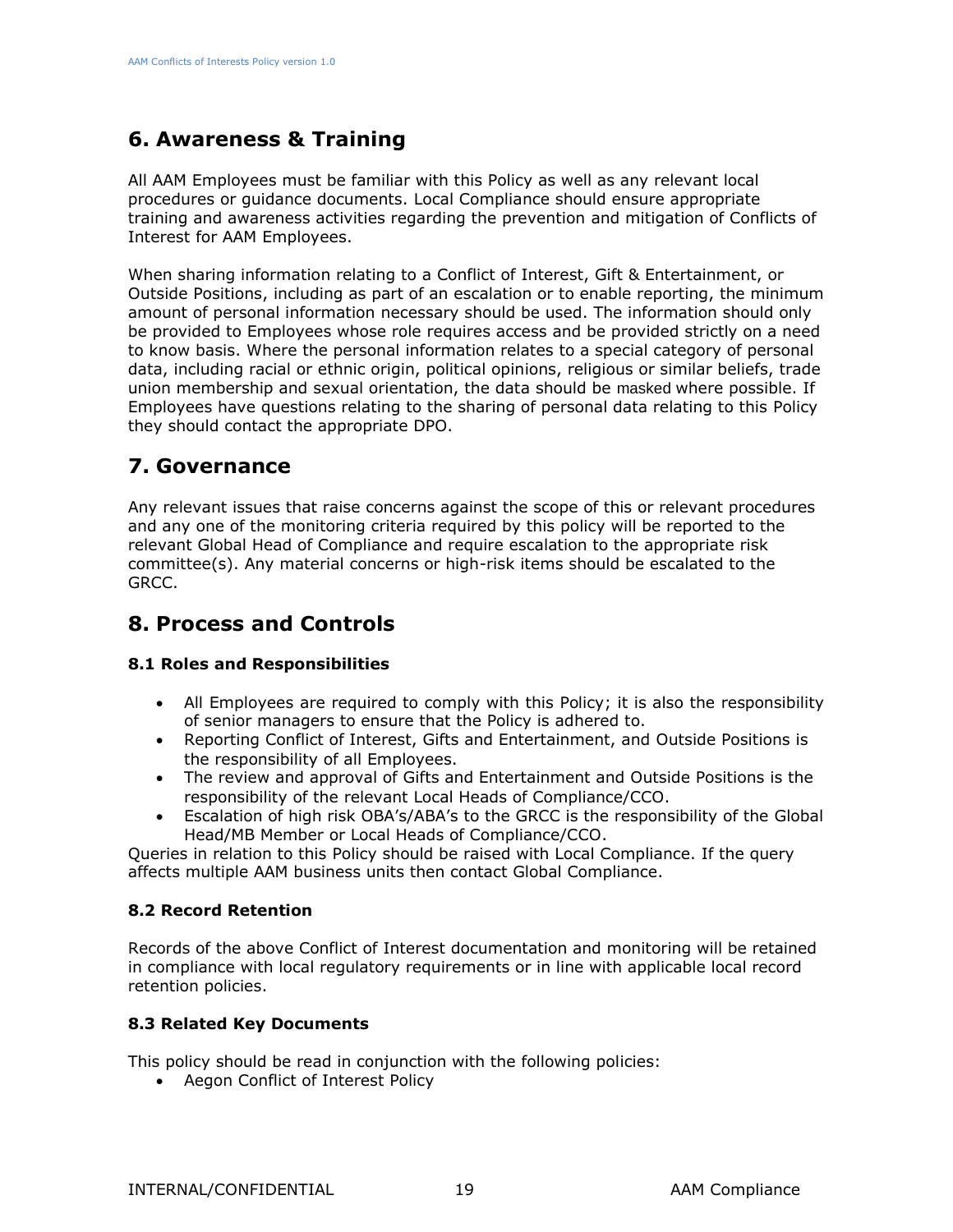- Aegon Anti-Bribery and Corruption Policy (including the Gift & Entertainment Policy)
- Aegon Code of Conduct
- <span id="page-19-1"></span>• AAM Government Contributions Policy

#### <span id="page-19-0"></span>**8.4 Policy Updates & Ownership**

This Policy is owned by Global Compliance and will be reviewed and updated at least annually. Your Local Head of Compliance may delegate certain administrative responsibilities to Compliance team members.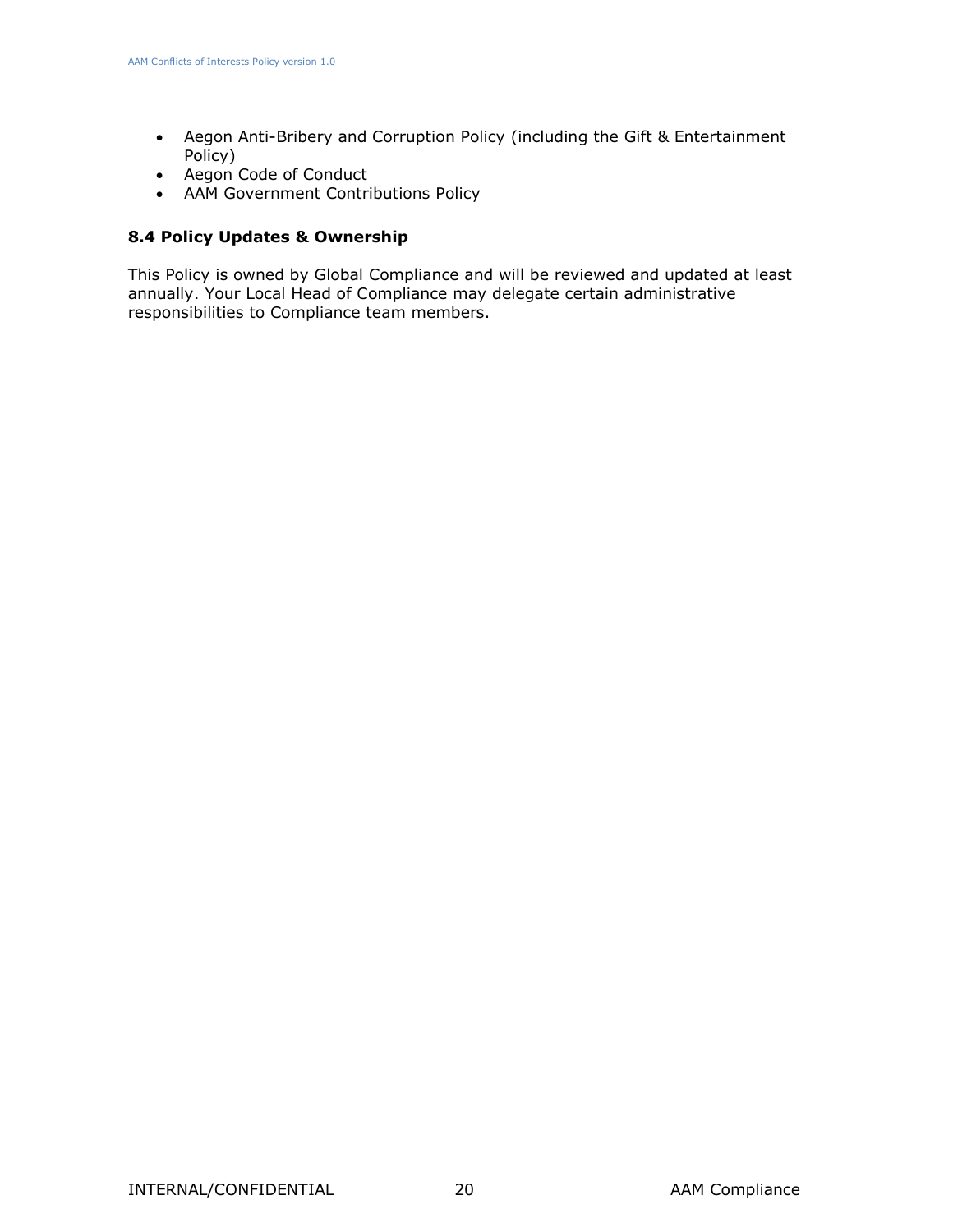# **Appendix A: Conflict of Interest Guidance Document**

#### **Purpose**

The purpose of this guidance is to provide further information separated out by each business unit due to differing local laws/regulations, and what is customary for their line of business.

#### **Monitoring**

Local Compliance should complete semi-annual monitoring of the Gift and Entertainment register to identify any issues and assess trends as well as to review and assess reasonableness and appropriateness of any recorded items, and to ensure limitations have not yet been met. Any issues identified should be reported to the Employee's line manager.

### **AAM US:**

AAM U.S. is committed to comply with rules promulgated under the Investment Advisers Act of 1940, Investment Company Act of 1940, ERISA and any other applicable U.S. securities law.

#### **AAM US Gift Reporting:**

All Gifts given or received, using SCT, unless the value is below \$50.00.

#### **AAM US Gift Approvals:**

Employees generally may accept Gifts from, or give Gifts to, any one provider that do not exceed an annual aggregate amount of \$100, without seeking pre-approval from Compliance.

Employees must receive Compliance approval prior to giving or receiving Gifts valued over \$100.

#### **AAM US Entertainment Reporting:**

All Entertainment given or received, using SCT, unless the value is below \$100.00.

#### **AAM US Entertainment Approvals:**

Entertainment given or received, in excess of \$250 per individual attendee, *must be pre-approved by the individual's manager and Compliance.* 

#### **AAM US AAM US Annual Thresholds for G&E:**

The following G&E limitations apply to all US Employees. These limitations have been reviewed and approved by Group Compliance:

➢ No Employee may receive, over a calendar year period, G&E that exceeds \$3,000 in aggregate value;

➢ No Employee may provide, over a calendar year period, G&E that exceeds \$50,000 in value in aggregate across all relationships; and ➢ No single external provider of G&E to an AAM US Employee may provide, over a calendar year period, more than \$50,000 in aggregate value.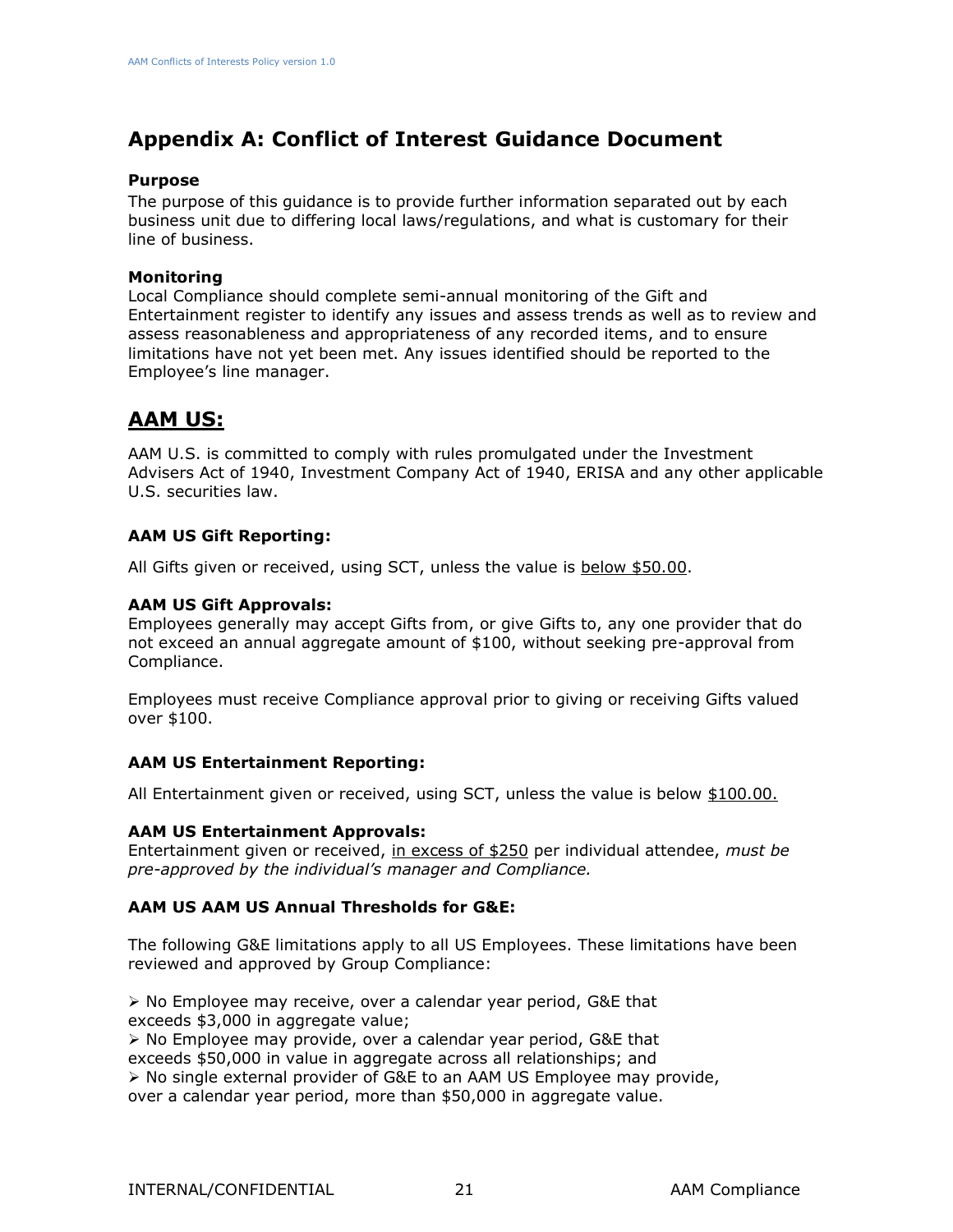Employees are responsible for monitoring compliance with their individual G&E limitations. All deviations and exceptions to the annual thresholds must be preapproved by the individual's manager and Compliance. If, due to unavoidable circumstances, it is not possible to obtain such approval prior to the time that the Employee receives the G&E, the Employee must still immediately report such receipt, and obtain approval thereof. If receipt of such Entertainment is not approved, the Employee's local business unit shall reimburse to the provider of the G&E an amount equal to the value of G&E attributable to such person.

### **AAM UK:**

AAM UK is committed to comply with the Bribery Act 2010, and FCA Principles for Business, and Observation of director's duties under the Company Act 2006

Designated Regulated Business relates to any business which is subject to UK regulation and regulation under the principal European Directives (MiFID, AIFMD and UCITS). This affects a large part of AAM UK business and will include the distribution of AAM UK funds or portfolios where the management is principally conducted in Europe (including sub-delegation and sub-advisory relationships).

The "inducement value" of the Gift and Entertainment benefit should be considered. By this we mean that when establishing whether it is reasonable to offer or accept a Gift or Entertainment the following factors should be considered: (i) the ease of availability of the G&E (ii) whether you have been offered G&E due to the offeror knowing of a particular interest of yours, which the G&E is aligned with.

#### **AAM UK Gift Reporting:**

Anything over  $£10$  de minimis requires reporting on SharePoint regardless of whether they are accepted, declined or donated to the Kames Charity Committee. If you accept a gift or prize with a value in excess of £25 you must either donate it to the annual charity auction/raffle; or make a donation of an amount at least equal to the retail /market value of the gift.

#### **AAM UK Entertainment Reporting:**

All Entertainment including breakfast, lunches and dinner provided by a member of AAM UK staff to any third party or received from a third party, over  $£10$  de minimis, must be reported on SharePoint or Salesforce (with the exception of tea and coffee, and buffet breakfast or lunch1 provided by the host in their premises).

#### **AAM UK Approvals:**

Breakfast – exceeds £50/person requires line manager approval.

Lunch, dinner or Entertainment - exceeds £100/person require line manager approval.

A record of the approval must be retained and available on request. In respect to Gifts and Entertainment offered or received in connection to Designated Regulated Business, additional care should be taken to ensure that the payment or benefit is designed to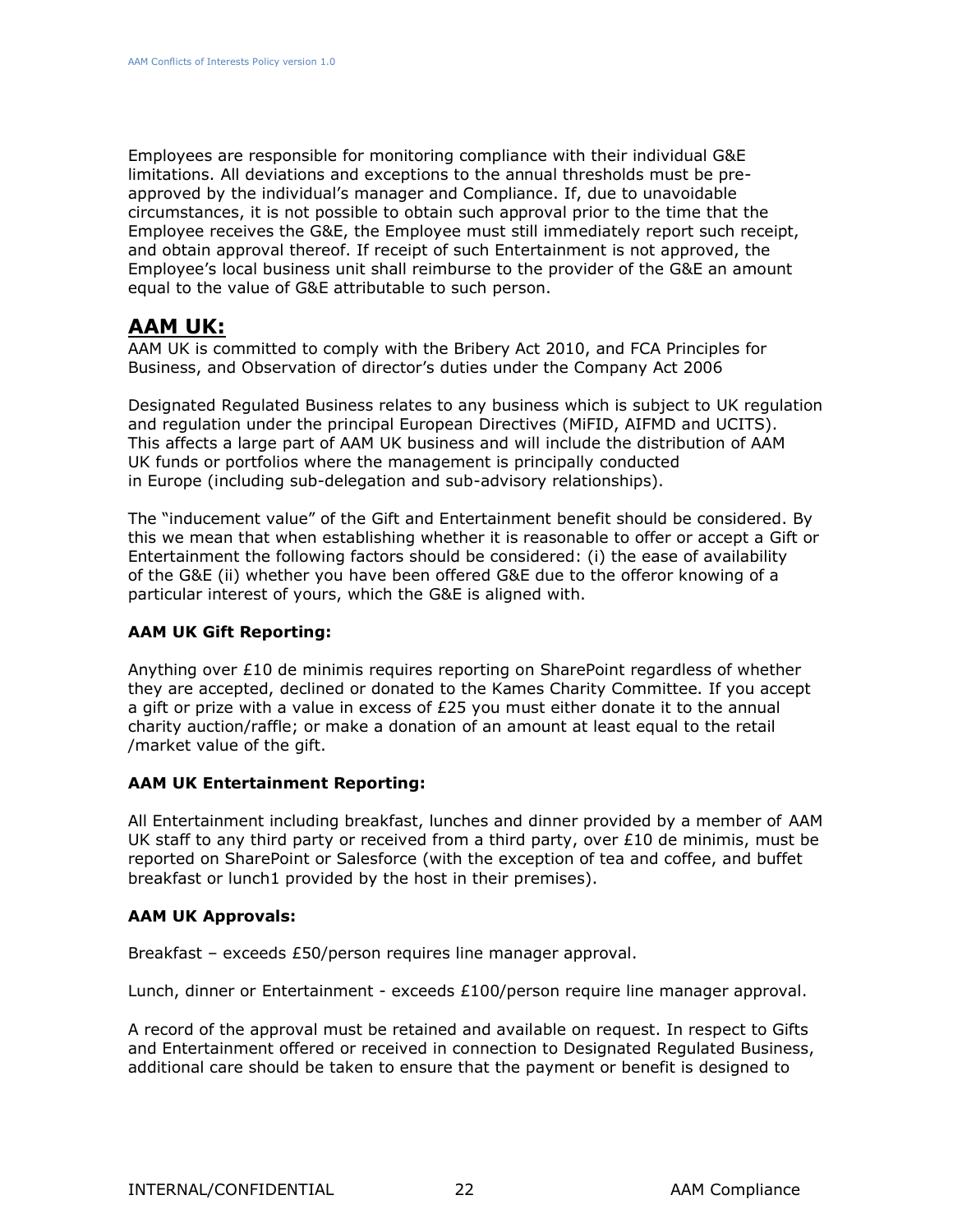enhance the quality of the relevant service to the client and does not impair AAM UK ability to act honestly, fairly and professionally and in the best interests of its clients.

#### **AAM UK Annual Thresholds for G&E:**

Thresholds have been provided in order to ensure entertainment is not lavish or seen as excessive.

- G&E thresholds apply to individuals, not the organisation for which they work.
- Annual thresholds are calculated by aggregating the value of all G&E given to an individual on a calendar 12month basis. This total includes all Entertainment given to an individual by all members of AAM UK.
- Annual thresholds do not include any Entertainment offered below the reporting de minimis thresholds.

|                                                                           | Cumulative<br>amount of<br>offers/receipts<br>per year, per<br>one<br>relationship*,<br>per Employee | Cumulative<br>value per<br>year, per<br>one<br>relationship<br>per<br>Employee |
|---------------------------------------------------------------------------|------------------------------------------------------------------------------------------------------|--------------------------------------------------------------------------------|
| All business Divisions in<br>respect to<br>clients/intermediaries/vendors | 5                                                                                                    | £1200<br>\$1334.97                                                             |
| Property Broker**                                                         | 12                                                                                                   | £2,500<br>\$2781.19                                                            |

\*an example of multiple relationships with one provider could be, Mercer, who have a number of offices globally.

\*\*higher threshold agreed for property brokers due to the nature of the industry and the element of price discovery and benefit to end investor. In addition, there would generally be 2 staff visiting a property broker and increased cumulative value takes this into consideration.

Employees are responsible for monitoring compliance with their individual G&E limitations. All deviations and exceptions to the annual thresholds must be preapproved by the individual's manager and Compliance. If, due to unavoidable circumstances, it is not possible to obtain such approval prior to the time that the Employee receives the G&E, the Employee must still immediately report such receipt, and obtain approval thereof. If receipt of such Entertainment is not approved, the Employee's local business unit shall reimburse to the provider of the G&E an amount equal to the value of G&E attributable to such person.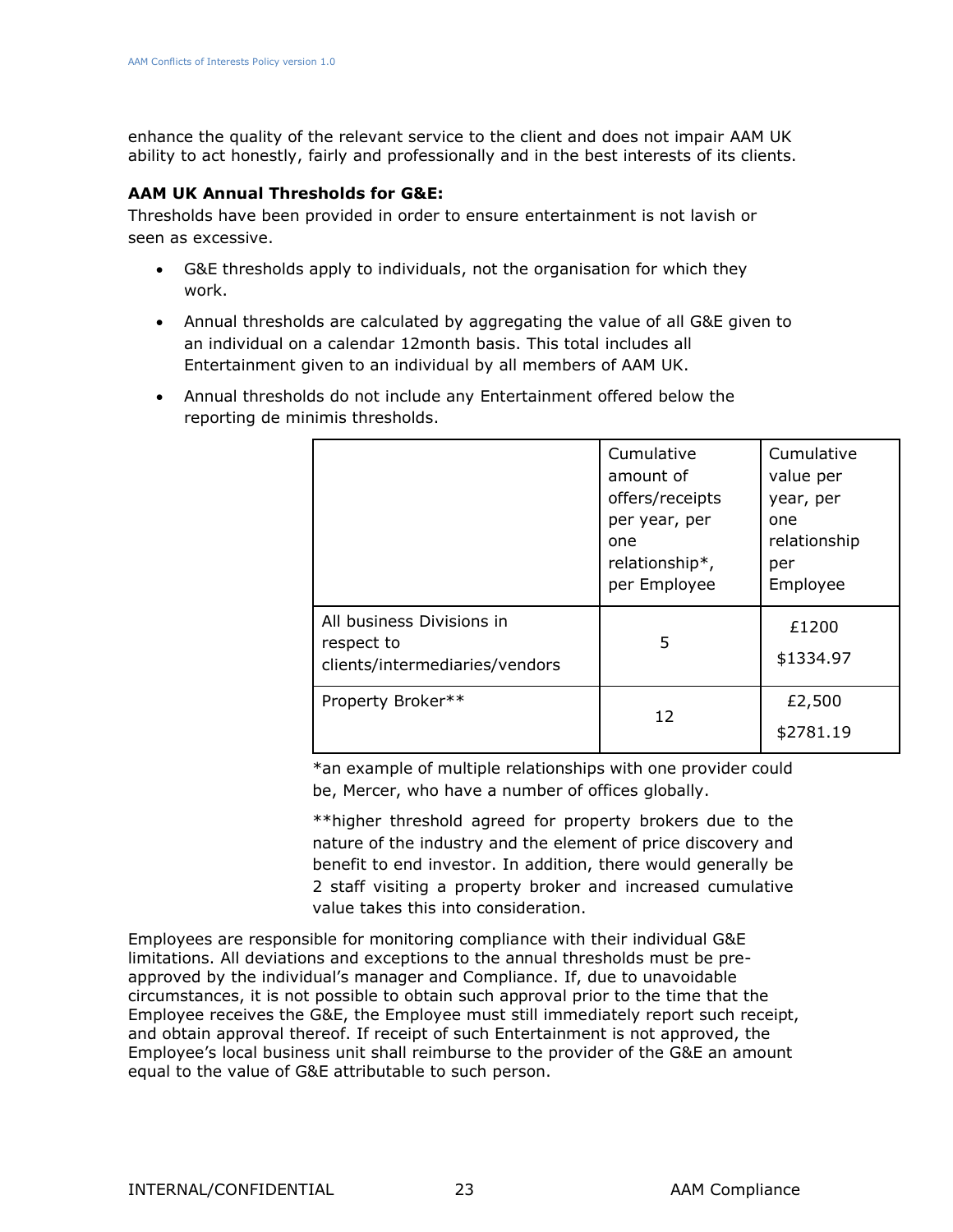#### **Perishable goods:**

Gifts or prizes which would perish in a short time period can normally be retained even if their value is more than £25, provided they are not excessive. This would normally include items such as flowers or food but not alcoholic drinks. These items must still be recorded.

#### **Alcoholic drinks:**

Alcoholic drinks provided by way of a Gift may not be kept unless a donation, equal to the retail value of the alcoholic drink, is made to AAM UK designated charities via Compliance.

#### **Attendance of Friends and Family:**

The attendance of friends and family at entertainment provided by or accepted on behalf of AAM is not conducive to business discussion and could be considered an inducement on the basis that business discussions cannot take place where non-employees of either the host or the invitee are present. As such friends and family should not be included in invitations to AAM events and should not be accepted from third parties. If a third party invites you to an event which cannot be accepted under the scope of this Policy and you wish to attend you may, where offered, purchase the ticket at the market value. The acceptance and the value of the tickets should be recorded.

### **AAM NL:**

AIM is committed to comply with rules contained in the Dutch Act on Financial Supervision ("Wet op financieel toezicht") and any other (European) legislation, including MiFID II and AIFMD. AIM is obliged to organize their operations in such a way as to safeguard controlled and sound business operations. This concerns:

- To safeguard conduct of business with integrity
- To conduct the business with due skills and due care
- To act in the best interest of the clients
- To prevent and manage conflicts of interest between AIM and their clients, and among their clients. A conflict of interest arises when the ability to make objective and unbiased business decisions is influenced.

#### **AIF Requirements:**

- Inducements (except minor non-monetary benefits) are prohibited when providing independent advice and discretionary portfolio management
- The list of minor non-monetary benefits is very limited. Only (i) generic information, (ii) public research paid for by the issuer, (iii) participation in conferences on the benefits of a specific financial instrument or investment service and (iv) hospitality of a reasonable de minimis value, such as food and drink during a business meeting or a conference is allowed.
- Any gifts and hospitalities received which are related to an investment service are explicitly prohibited where it concerns portfolio management or independent advice clients – unless these are minor non-monetary benefits (see above).
- Non-monetary gifts and hospitalities can be received in case of reception and transmission of orders and non-independent advice if these are a quality enhancement for the client, the client is informed of these and these do not cause a conflict of interest towards the client.
- Non-monetary gifts and hospitalities can be provided if these are a quality enhancement for the client, the client is informed of these and these do not cause a conflict of interest towards the client.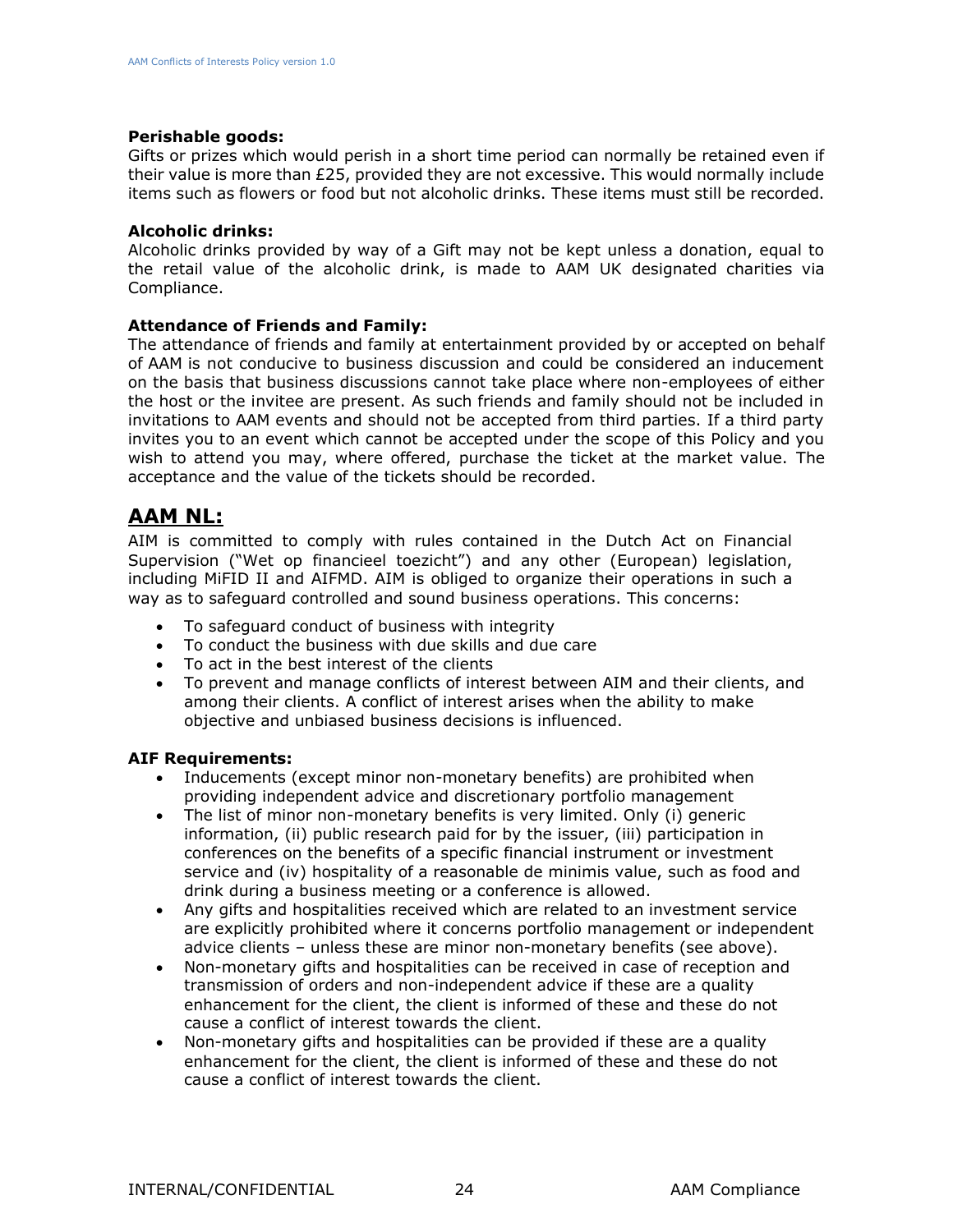• All minor non-monetary benefits must be logged, including an explanation why these qualify as a minor non-monetary benefit.

A gift or hospitality includes any financial or other benefit offered to or received from a relation. Hospitalities received directly from clients or provided to clients are allowed if these are reasonable, proportionate and in non-monetary form. Gifts and hospitalities from third parties in relation to an investment service generally can be provided and received if these qualify as an acceptable minor non-monetary benefit. This means that the gift or hospitality qualifies as:

- information or documentation relating to a financial product or an investment service that is generic or tailored reflect the circumstances of the individual client;
- written material from a third party that has been ordered by an issuer of a financial product to promote the business, where the relation is contractually engaged and paid by the issuer to produce such material on an ongoing basis, provided that the relationship in the material is clearly disclosed and the material is made publicly available, and is available on request to investment firms;
- participation in conferences, seminars or other training events on the benefits and characteristics of a specific financial product or investment service;
- hospitality costs with a reasonable 'de minimis' value, such as food and drink at a business meeting or a conference, seminar or other training, and;

Please be advised that this list is exhaustive, and does not qualify any other benefits as minor non-monetary benefits.

#### **AAM NL Gift Reporting:**

All Gifts given or received regardless of the value requires reporting.

#### **AAM NL Entertainment:**

All Entertainment given or received regardless of the value requires reporting.

#### **Distinctions between relationships**

Under this policy there are different types of relationships we hold with business relationships, which are outlined below:

- If a benefit is received or provided in relation to the service provided to portfolio management clients: only minor non-monetary benefits from/to third parties can be provided or received, provided that this is disclosed to investors, it is reasonable and proportionate, and it does not influence our behaviour in any way that is detrimental to the clients' interests. This requirement also applies if the benefit is received related to both portfolio management clients and other clients.
- If a benefit is received or provided in relation to services provided to other clients: gifts and hospitalities from/to third parties aside from minor nonmonetary benefits are permitted, as long as these are proportionate, enhance the quality of the service provided to the client, are not intended to influence any decision-making, and are adequately disclosed to the client.
- If a benefit is provided to wholesale (intermediary) clients: these clients must confirm that they are eligible to receive such a gift or hospitality, which means that the wholesale client does not receive payments in relation to investment services to retail clients or in relation to investment advice or portfolio management. Further such a gift or hospitality must be proportionate, enhance